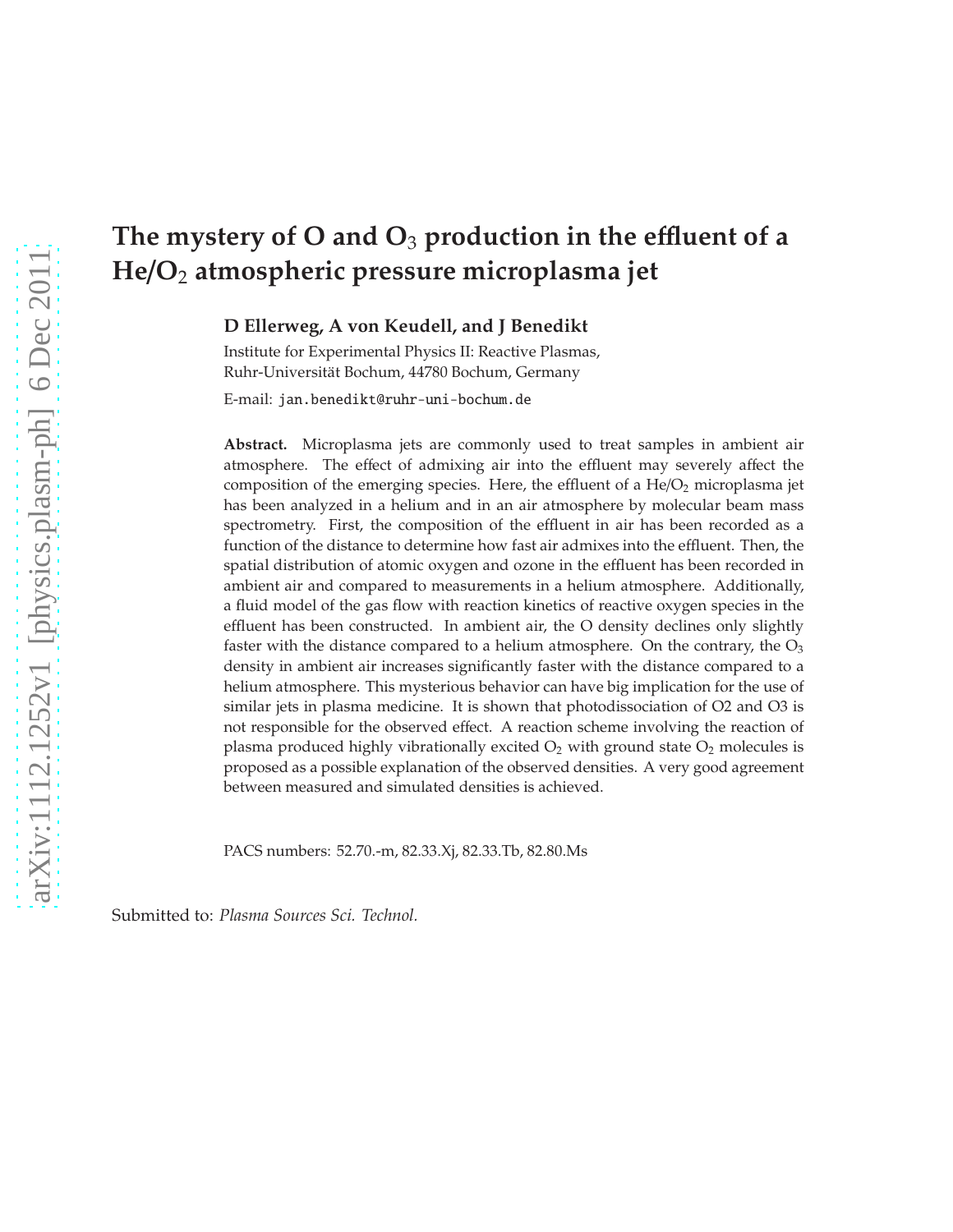# **1. Introduction**

Cold atmospheric plasmas exhibit many unique properties, which make them very attractive for a broad field of applications. These plasmas offer non-equilibrium chemistry at atmospheric pressure with high densities of reactive neutral and charged species and high fluxes of energetic photons. They can be utilized as light sources, for localized treatment of thermo and vacuum sensitive materials, and, especially in the case of jets, also of living tissue in plasma medicine applications.

Cold atmospheric plasma jets have been developed and studied in the past for many different applications, like thin film deposition [\[1,](#page-19-0) [2,](#page-19-1) [3\]](#page-19-2), inactivation of pathogens [\[4,](#page-19-3) [5,](#page-19-4) [6,](#page-19-5) [7\]](#page-19-6) or generation of nanoparticles [\[8\]](#page-19-7). Many of the developed sources use helium as plasma forming gas [\[9,](#page-19-8) [10,](#page-19-9) [11,](#page-19-10) [12\]](#page-19-11) with a small admixture of a molecular gas (e.g. molecular oxygen). It has been shown that these jets are effective in producing reactive oxygen species (ROS) and can effectively inactivate for example bacteria or etch hydrocarbon polymer layers [\[13\]](#page-19-12).

For the understanding of the interaction of the plasma effluent with substrates, of inactivation of bacteria, or of its effects on living tissues, it is necessary to know absolute densities and fluxes of reactive species in the plasma jet. Moreover, the microplasma jets are in many cases operated in ambient atmosphere, which effect on the plasma effluent is not fully and quantitatively understood.

Measurements of absolute densities of reactive species in microplasma jets are a nontrivial task due to the high pressure and the small dimensions. Advanced diagnostics like two-photon absorption laser-induced fluorescence spectroscopy (TALIF) [\[10,](#page-19-9) [14,](#page-20-0) [15\]](#page-20-1), molecular beam mass spectrometry (MBMS) [\[15\]](#page-20-1) or absorption spectroscopy [\[16\]](#page-20-2) have to be used to obtain absolute ROS densities. It is important for possible applications that all measurements are carried in realistic situations. Many experiments are, however, performed in a controlled atmosphere of noble gas, whereas possible applications will be performed in ambient air.

Here, absolute atomic oxygen and ozone densities in the effluent of a  $\text{He/O}_2$  microscaled atmospheric pressure plasma jet  $(\mu$ -APPJ) operated in ambient helium and air are measured by absolutely calibrated MBMS. The main focus of the work presented here is to analyze the influence of ambient air on the ROS densities and to reveal possible reaction pathways leading to their production. This is achieved by a comparison of the experimental data to a fluid model of the gas flow combined with chemical reactions in the plasma effluent.

# **2. Experimental setup**

Only a brief description of the experimental setup is provided here since it has been described in detail elsewhere [\[15,](#page-20-1) [17\]](#page-20-3). The main difference is that in this study the  $\mu$ -APPJ has been operated and analyzed in ambient air in contrast to previous measurements in an ambient helium atmosphere.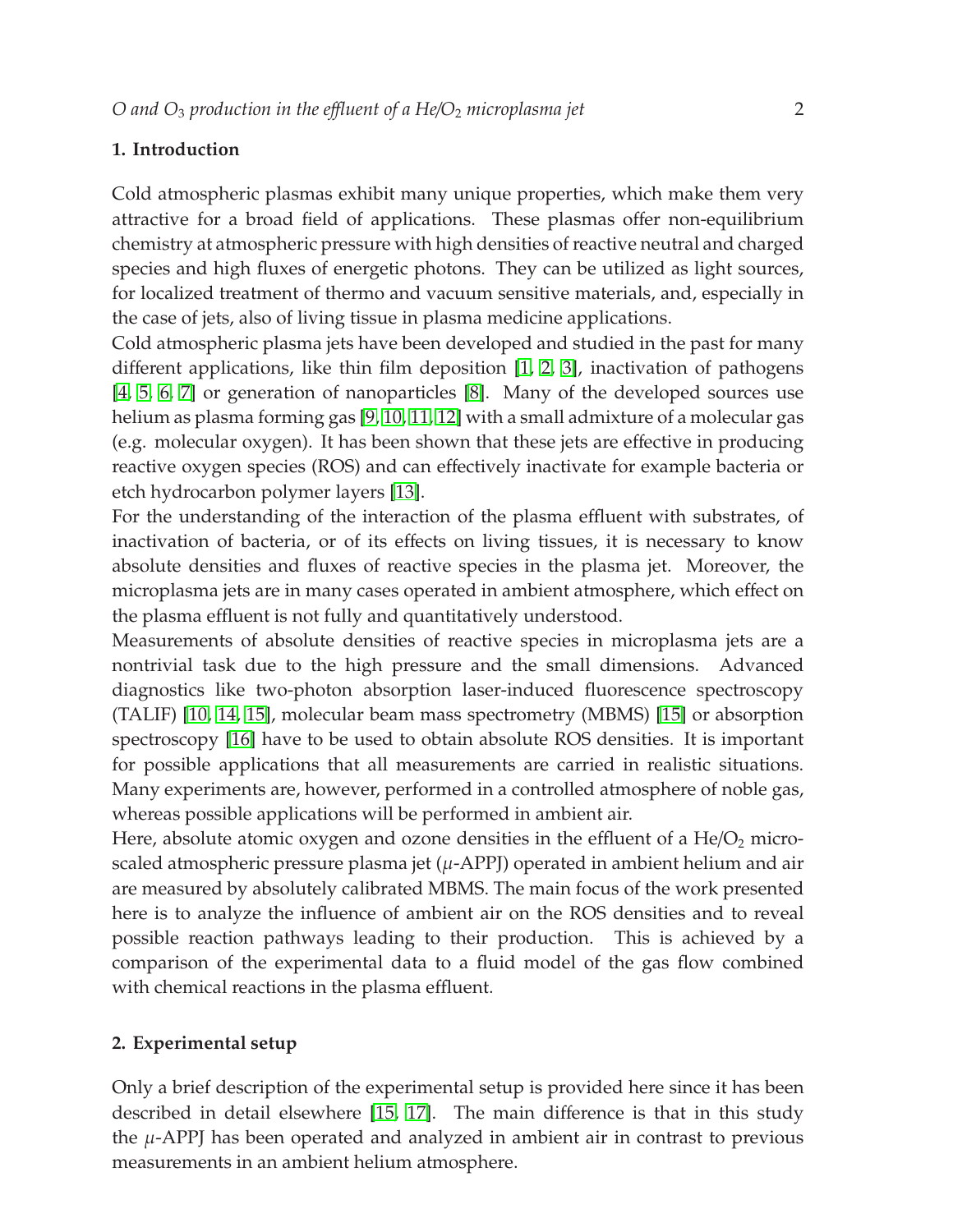

<span id="page-2-0"></span>**Figure 1.** Sketch (a) and photo (b) of the  $\mu$ -APPJ

### *2.1. Micro-scaled atmospheric pressure plasma jet*

A schematic sketch of the already defined  $\mu$ -APPJ is shown in figure [1.](#page-2-0) The microplasma jet consists of two parallel stainless steel electrodes (30 mm long, 1 mm thick) separated by a gap of 1 mm. One electrode is powered by an rf power supply (13.56 MHz, absorbed power <1 W), while the other one is grounded. The  $\mu$ -APPJ is operated at a gas flow of 1.4 slm helium with a small admixture of molecular oxygen  $($  < 1.6 %). The plasma volume of 30x1x1 mm<sup>3</sup> is confined on both sides by glass plates. If not stated otherwise, the plasma is operated with a gas flow of 1.4 slm He with 0.6 % O<sup>2</sup> and an applied electrode voltage of 230 V*RMS*.

Previous measurements in a He atmosphere [\[10,](#page-19-9) [14,](#page-20-0) [15\]](#page-20-1) revealed that the  $\mu$ -APPJ is very effective in producing ROS. An  $O_2$  dissociation rate up to 20% and maximum O and  $O_3$  densities around  $10^{15}$ cm<sup>-3</sup> could be measured. The O density is maximal at an  $O_2$  admixture of 0.6%, while the  $O_3$  density continuously increases with the  $O_2$ admixture. The atomic oxygen density increases when a higher power is applied to the  $\mu$ -APPJ, whereas the ozone density slightly decreases. With increasing distance from the  $\mu$ -APPJ nozzle, the O concentration decreases and the  $O_3$  concentration increases.

#### *2.2. X-Jet*

The so-called X-Jet is a modified version of the  $\mu$ -APPJ and allows the separation of heavy species from photons in the effluent downstream of the plasma. The separation is realized in the crossed channel structure at the nozzle of the jet, where a direct channel (extension of the space between electrodes) is crossed by an additional side channel (cf. figure [2\)](#page-3-0). A helium flow introduced through the side channel of this structure deflects the particles in the plasma effluent (incl. radicals and metastables) from their movement through the direct channel into a side channel. The photons, on the contrary, are not affected by this additional gas flow and they can propagate undisturbed through the direct channel. A detailed description of the X-Jet and tests of its performance can be found in the literature [\[13,](#page-19-12) [18\]](#page-20-4). As will be demonstrated later,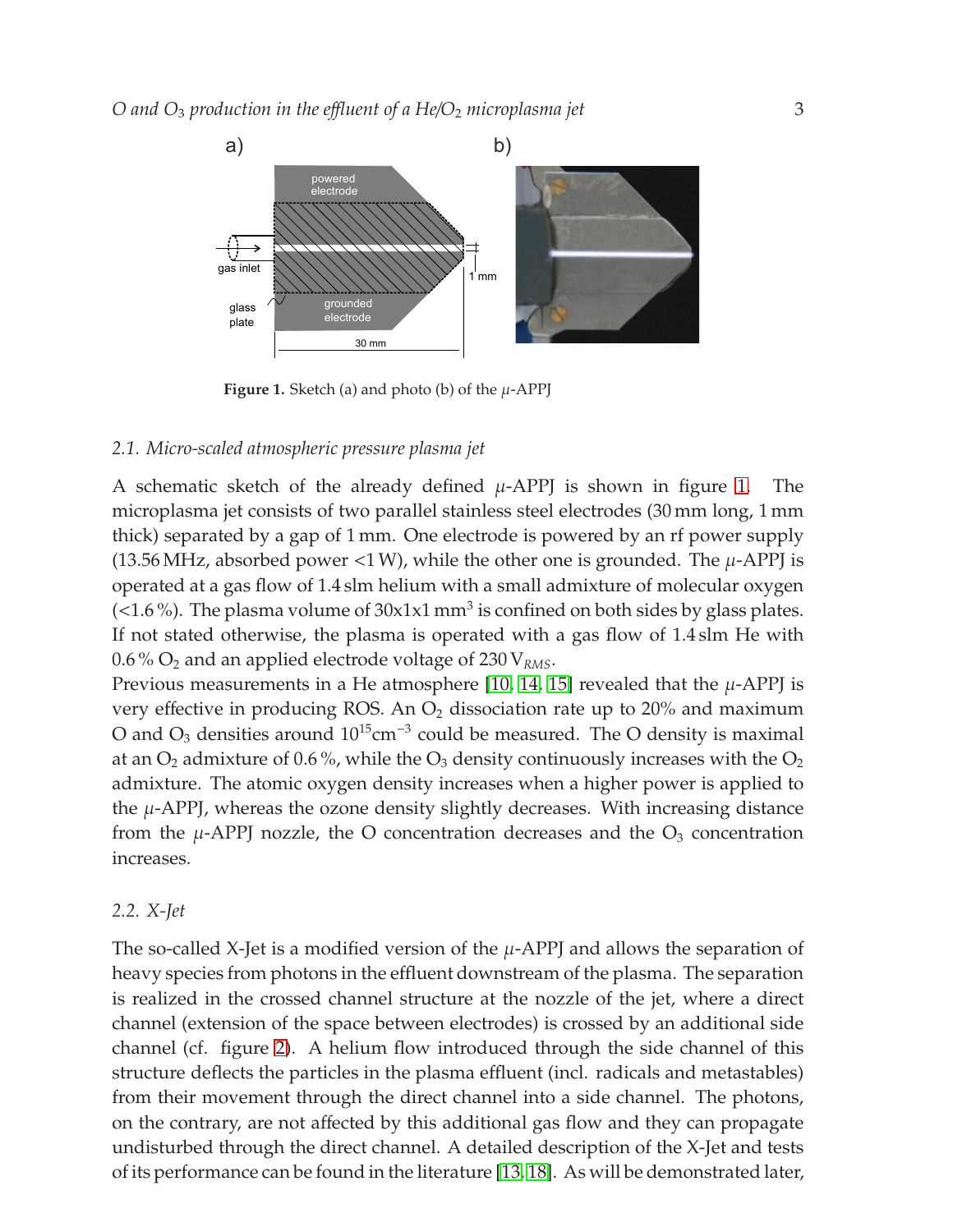

<span id="page-3-0"></span>**Figure 2.** Sketch (a) and photo (b) of the X-Jet

the X-Jet allows to test the photochemistry induced by plasma generated photons in the gas mixture introduced through the side channel (cf. figure [2](#page-3-0) a) and in ambient air.

## *2.3. Molecular beam mass spectrometer*

A molecular beam mass spectrometer (MBMS) is used to study the effluent of the  $\mu$ -APPJ. Because the operation of a mass spectrometer (MS) requires a good vacuum, a differential pumping system has to be used. The system has been described in detail previously [\[17\]](#page-20-3). In summary, the MBMS consists of three pumping stages that are connected by small orifices (cf. figure [3\)](#page-4-0). The gas extraction from the atmosphere into the first pumping stage is done by a sampling orifice with a diameter of 100  $\mu$ m. In the first stage, a special beam chopper (i.e. rotating flat metal disk with four small embedded skimmers) is mounted to allow only a pulsed gas flow into the differential pumping system. The second and third pumping stages are interconnected via a skimmer ( $\varnothing$  0.8 mm). The ionizer of the MS is installed in the third stage in lineof-sight with the orifice and the skimmer to ensure that the molecular beam (MB) forming behind the sampling orifice can reach the ionizer without any disturbances. Two different MBMS designs have been used. On the one hand, the previously described one [\[17\]](#page-20-3) with the front plate of the MBMS oriented vertically like shown in figure [3](#page-4-0) and on the other hand a new MBMS setup with slightly different dimension and a horizontally oriented front plate. The axis of the  $\mu$ -APPJ has always been placed normal to the sampling orifice pointing directly at it (see figure [3\)](#page-4-0).

A chamber for a controlled atmosphere is mounted at the front plate of the MBMS system and encloses the plasma jet. The volume of the chamber (approx.  $1.1 \text{ dm}^3$ ) can be filled with helium or air.

The MS measures the species density in the ionizer. With a proper background correction, the composition of the MB in the ionizer can be determined. When gas is sampled from atmosphere to low pressure, the composition of the MB is, however, different from the original composition of the gas mixture at the sampling orifice. This is due to the so-called composition distortion in MBMS sampling. A supersonic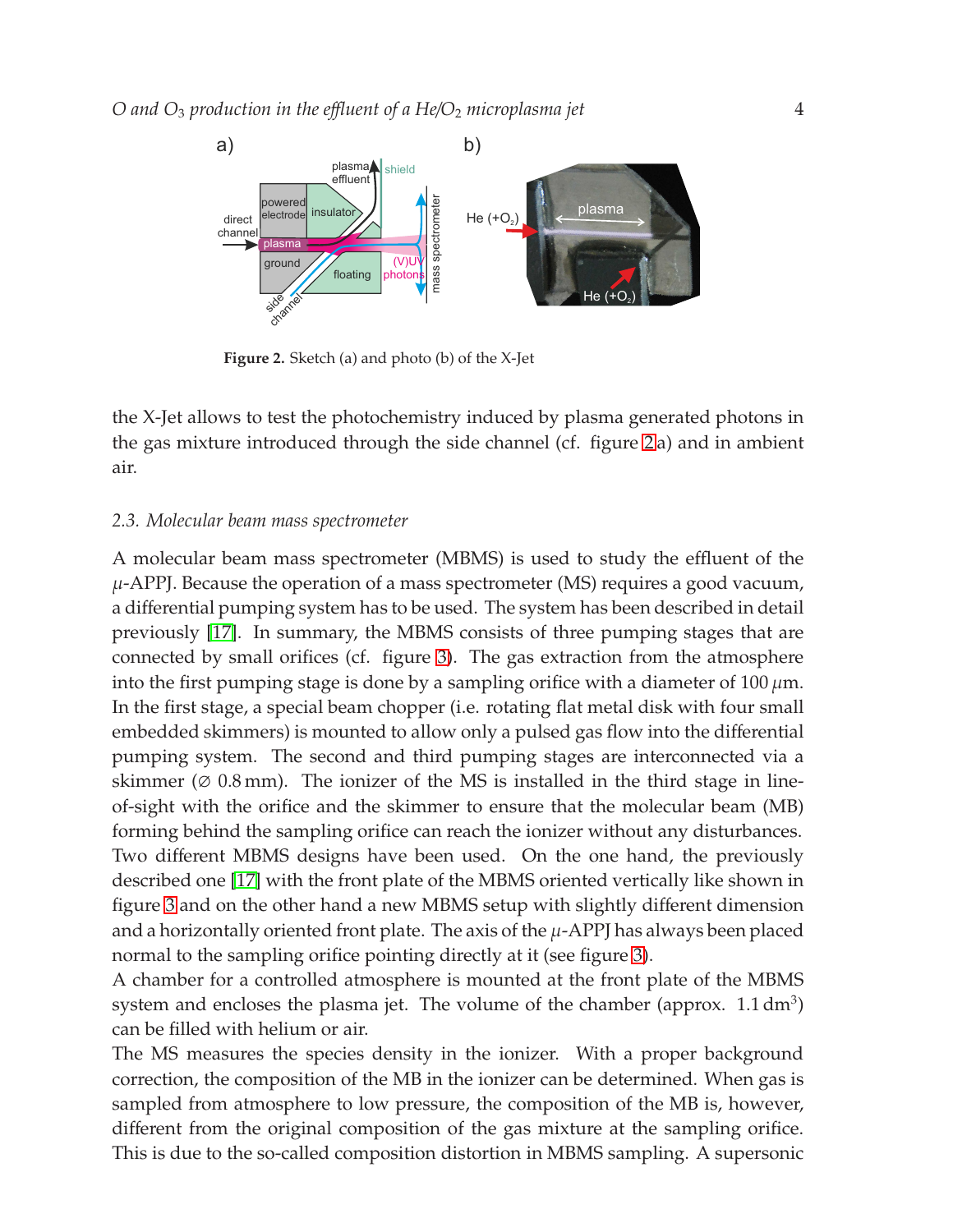

<span id="page-4-0"></span>**Figure 3.** Schematic of the differential pumping system

expansion takes place downstream from the sampling orifice and a supersonic free jet is formed [\[19\]](#page-20-5). Several different effects are responsible for the change in composition [\[20\]](#page-20-6): radical recombination at external probe surface, acceleration into probe orifice, chemical relaxation in free jet, radial diffusion in free jet, skimmer interference and mach-number focusing. Probably, one of the most important effects is radial diffusion in the supersonic free jet. Huge radial pressure gradients exist just behind the sampling orifice which results into larger diffusion fluxes in the radial direction. The extent of this diffusion is different for different species, depending mainly on their mass, collision cross section and main collisional partner. Hence, pressure diffusion leads to mass separation downstream from the orifice. It has been shown that heavy species tend to remain on the central streamline because their diffusion is slow, whereas light species diffuse faster outwards along the pressure gradients. This effect leads to discrimination of light species against heavy ones in the composition of the MB.

The influence of composition distortion is difficult to determine theoretically because it consists of many different effects. However, we can demonstrate it experimentally and use the observed changes in the signal to compensate for the composition distortion.

The composition distortion is demonstrated by measuring the MS signals of a small amount of Ne  $(1\%)$  or N<sub>2</sub>O  $(0.5\%)$  in a He/air gas mixture. The air concentration in He/air mixture has been varied between pure He (light atoms with small collision cross section as main collision partners) and pure air (heavy diatomic molecules with larger collision cross section), whereas the Ne and  $N_2O$  concentrations were kept constant. Ne is in pure He the heavier species and will enrich on the center line of the MB. While changing the He/air ratio towards pure air, Ne becomes the lighter species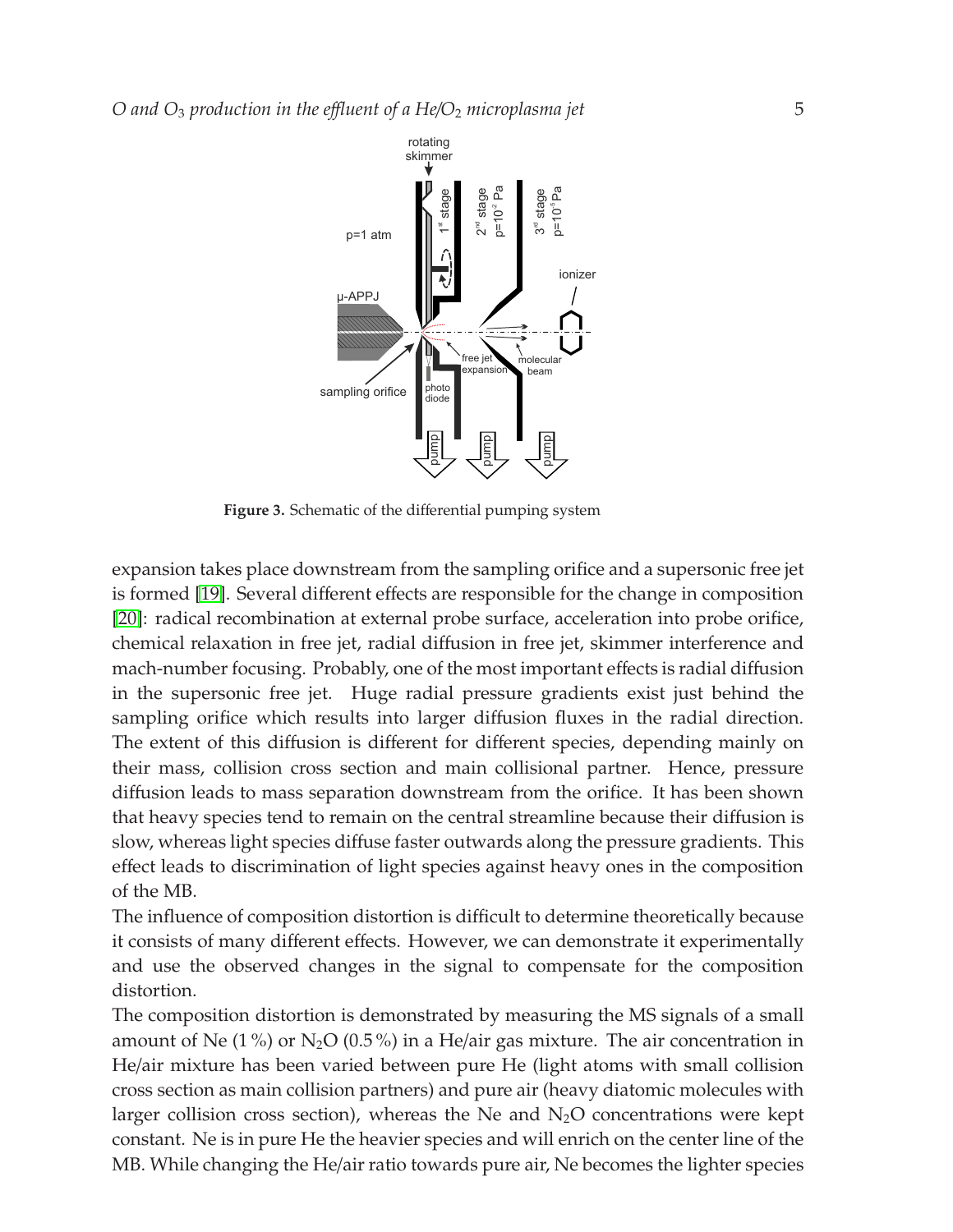

<span id="page-5-0"></span>**Figure 4.** Measurement of the Ne and  $N_2O$  signal of different He/air mixtures with constant addition of Ne  $(1%)$  and N<sub>2</sub>O  $(0.5%)$ 

compared to the mean molecular mass of the mixture and will consequently diffuse faster out of the MB. Figure [4](#page-5-0) shows the relative Ne signal measured by the MBMS as function of the air content in the He/air mixture. The Ne signal decreases by a factor of 4 during the He/air ratio variation. The  $N_2O$  signal exhibits surprisingly a very similar behavior, even if it is more than twice heavier than Ne and heavier as  $N_2$  and  $O_2$  molecules in air. The difference between the masses of Ne, N<sub>2</sub>O and air (N<sub>2</sub>, O<sub>2</sub>) is probably not significant and the effect is dominated by their difference to He.

The measurements in the figure [4](#page-5-0) show clearly that the composition distortion has to be taken into account. The amount of air in the effluent and the effect of composition distortion will strongly depend on the distance from the jet nozzle. The following procedure is adopted to take this effect into account in the signal calibration. First, the amount of air in the effluent at a given distance from the jet is determined by measuring the He and  $N_2/O_2$  signals. These signals are compared to the measurements obtained with He/air mixtures with well defined composition. The local air content in the effluent can be determined in this way. This air content, together with the data in the figure [4,](#page-5-0) is used to determine the correction factors necessary to compensate for the difference in the composition distortion in pure He and in He/air mixtures. The O and  $O_3$  signals are hence scaled up to the values, which would be obtained in pure He. The additional calibration is performed as described previously for the measurements in pure He [\[15\]](#page-20-1). Just briefly, O and  $O_3$  is calibrated by comparing their signals measured at masses 16 and 44 to signals measured for known densities of Ne and  $N_2O$  in He, respectively. These gases have been chosen because of their similar mass and structure in comparison to  $O$  and  $O_3$ . The electron impact ionization cross sections and the known mass dependence of the transmission function of the MS for different species are taken into account as well. Atomic oxygen has been measured with an electron energy in the ionizer of about 15 eV to prevent dissociative ionization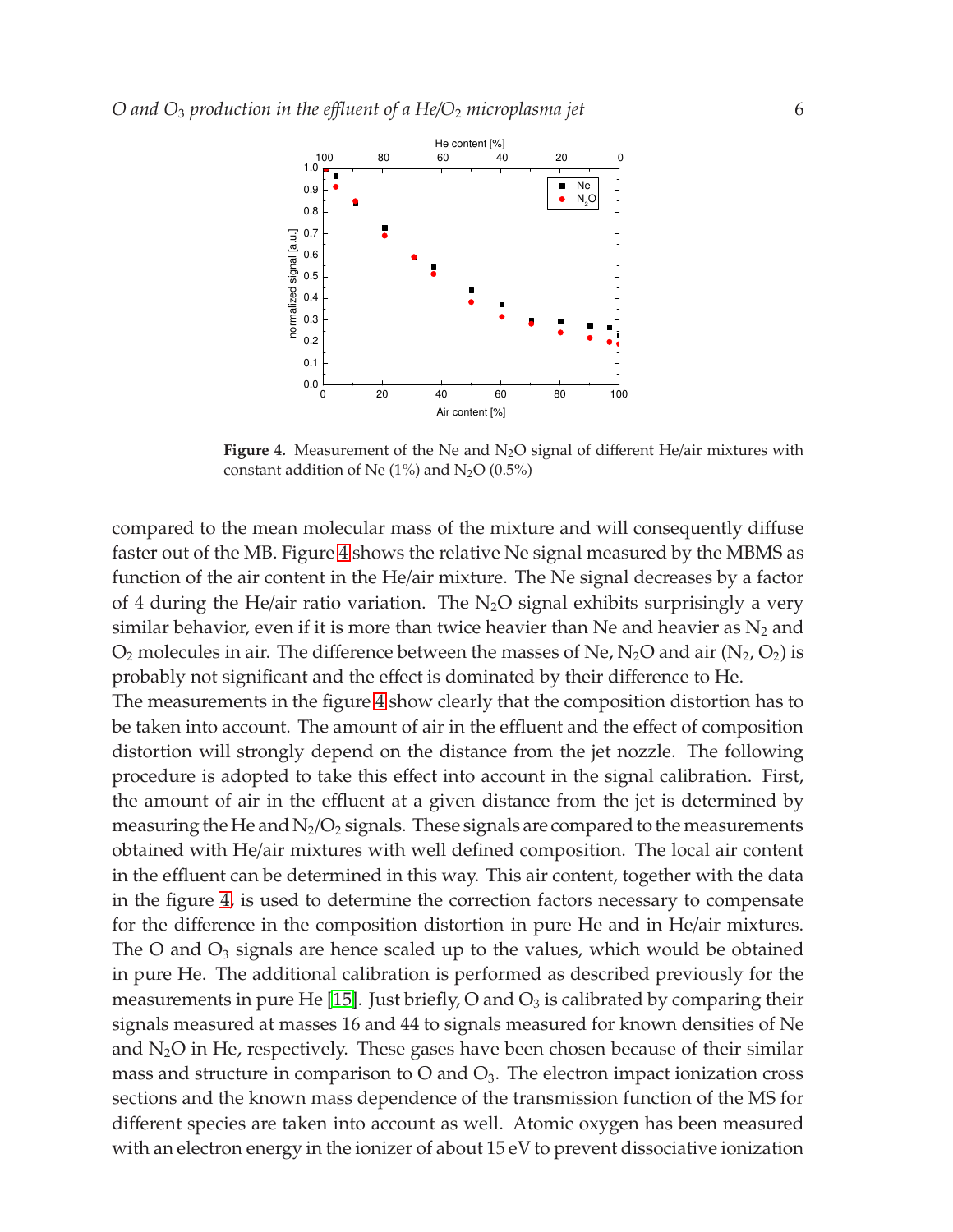of molecular oxygen. Ozone has been measured with an electron energy of 70 eV because the signal does not overlap with dissociative ionization of other species.

## **3. Fluid model of plasma e**ffl**uent**

Absolute atomic oxygen and ozone densities in the effluent of the  $\mu$ -APPJ obtained by MBMS can be used to reveal possible reaction pathways leading to their formation. The densities of ROS in the effluent of similar plasmas have already been measured and the chemical kinetics of these species have been modeled in the past [\[21,](#page-20-7) [22\]](#page-20-8). The reaction pathways proposed in these works are used here as a starting reaction scheme used in a 2D axially symmetric fluid model of our  $\mu$ -APPJ. The model is based on the model already described in our previous work [\[13\]](#page-19-12), however, the effect of ambient air is added now and the measured absolute densities of O and  $O_3$  are used to validate the model results. The 2D axially symmetric geometry is used to be able to model the diffusion of air into the gas stream emanating from the plasma jet and to take the diffusion of ROS into account. The fluid model combines the solution of the Navier-Stokes equations for the gas flow in the gas mixture of He and air with the model of chemical kinetics of ROS. The model is solved using commercial COMSOL 3.5 software.

## *3.1. Model of the gas flow*

The gas flow through the jet and in the effluent is solved first. Only He and air (represented by  $N_2$ , see later) are considered in the model of the gas flow, because the concentration of  $O_2$ , which is injected into the plasma, and all other plasma products is less than 1 % and can be neglected. The gas flow is described by incompressible momentum conservation and continuity equations:

$$
\rho \frac{\partial \mathbf{u}}{\partial t} - \nabla \cdot \eta (\nabla \mathbf{u} + (\nabla \mathbf{u})^T) + \rho \mathbf{u} + \nabla p = 0
$$
\n(1)

$$
\nabla \cdot \mathbf{u} = 0 \tag{2}
$$

with ρ being gas density, *u* gas flow velocity, η dynamic viscosity and *p* the pressure (101325 Pa). No volume force is assumed to work on the gas.

The transport of He through the ambient air is simulated as a diffusion-convection transport:

$$
\frac{\partial c}{\partial t} + \nabla \cdot (-D_{He}\nabla c) = -\mathbf{u}\nabla c \tag{3}
$$

with c being the He concentration in the gas mixture ( $c \in [0,1]$ ) and  $D_{He}$  being the diffusion coefficient of He in the gas mixture. The gas density, dynamic viscosity and also the diffusion coefficient are a function of the He concentration, which varies in space due to air diffusion from the sides into the effluent. The viscosity, density and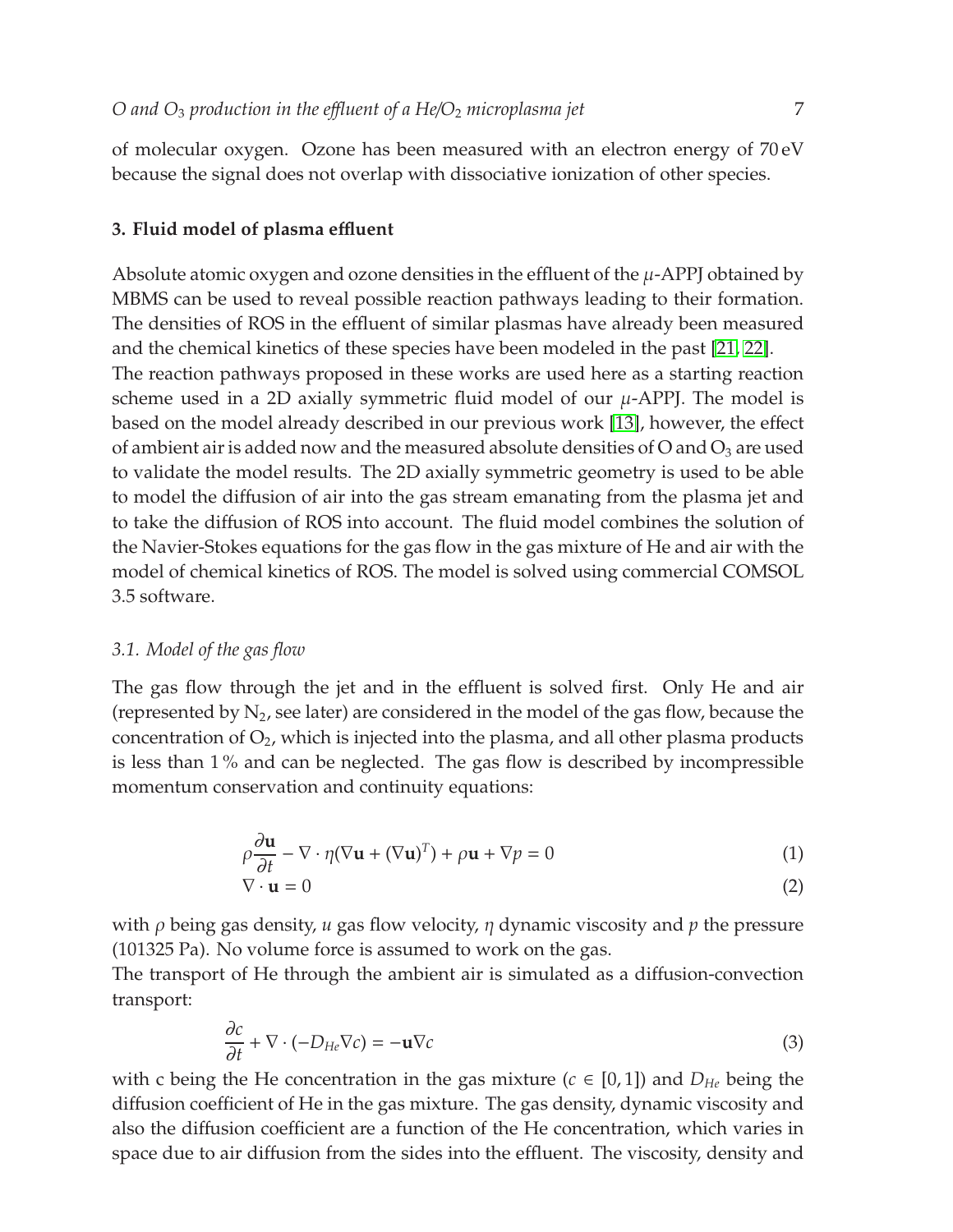diffusion coefficients of  $N_2$  instead of air are used in the flow simulation for simplicity. The density of the He- $N_2$  gas mixture is calculated as:

$$
\rho_{mixture} = \rho_{He} \cdot c + \rho_{N_2} \cdot (1 - c) \tag{4}
$$

where *c* is the He concentration,  $\rho_{He}$  =  $0.164\,\mathrm{kg/m^3}$  and  $\rho_{N_2}$  =  $1.146\,\mathrm{kg/m^3}$ . The viscosity of the He-N<sub>2</sub> mixture measured at 303.15 K is taken from the literature [\[23\]](#page-20-9) and fitted with following function:

$$
\eta(c) = -7.912 \times 10^{-6} \cdot c^4 + 1.154 \times 10^{-5} \cdot c^3 - 4.906 \times 10^{-6} \cdot c^2 + 3.355 \times 10^{-6} \cdot c + 1.8 \times 10^{-5}(5)
$$

The diffusion coefficients of He in the He-N<sub>2</sub> gas mixture is calculated using following formula:

<span id="page-7-0"></span>
$$
\frac{1}{D_{He\,in\,mixture}} = \frac{c}{D_{He\,in\,He}} + \frac{1-c}{D_{He\,in\,N_2}}
$$
(6)

A self diffusion coefficient of He in He  $D_{HeinHe} = 1.7513 \times 10^{-4} \text{ m}^2 \text{s}^{-1}$  and a diffusion coefficient of He in  $N_2 D_{HeinN_2} = 0.7337 \times 10^{-4} \,\mathrm{m}^2 \mathrm{s}^{-1}$  is used [\[24,](#page-20-10) [25\]](#page-20-11).

The jet and its effluent is modeled as two cylinders representing plasma channel and the effluent region as indicated in figure [5.](#page-8-0) The upper cylinder corresponds to the last 10 mm of the plasma channel and has a radius r=0.564 mm (1 mm<sup>2</sup> cross-section area). The top base serves as a gas inlet, where a parabolic velocity profile through cylindrical tube calculated from the gas flow of  $1.4 \text{ s}$ lm through 1 mm<sup>2</sup> area (average velocity ∼25.6 m/s) and He concentration equal one are used as boundary conditions. The bottom base serves as a gas outlet from the plasma channel into the effluent. No slip for the gas flow and insulation/symmetry for the He transport are selected as a boundary conditions for the outer wall of this cylinder.

The effluent is modeled as a second cylinder with 3 mm radius and length of 50 mm. The bottom base and the outer part of the top base of this cylinder are assumed to be solid with no slip boundary condition. The outer wall is divided into two parts. The lower half of its length is defined as a gas outlet (boundary condition: convective flux, constant pressure  $p = 101325$  Pa) and the upper part is defined as a gas inlet with constant gas velocity of  $0.2$  m/s (corresponding to a constant flow of  $56$  sccm). He (c=1) or  $N_2$  (c=0) are introduced into the effluent region through this boundary and allow to simulate different ambient atmospheres. The inflow of ambient gas represents the "infinitely" larger reservoir of ambient air in our laboratory compared to the small volume of the plasma jet. Additionally, the flow field in the effluent region is stabilized by this inflow without formation of any vortexes in the numerical solution, which is a necessary condition to obtain a converging solution. This additional gas inflow into the effluent region could potentially influence the model results, but we have checked that selecting other gas velocities (4 time lower or higher) do not affect the model results presented later.

The gas flow streamlines and a color map of the He concentration *c* for the case of air  $(N_2)$  as ambient gas are also shown in figure [5.](#page-8-0) It can bee seen that air diffuses into the helium effluent as the distance from the nozzle of the  $\mu$ -APPJ is increased.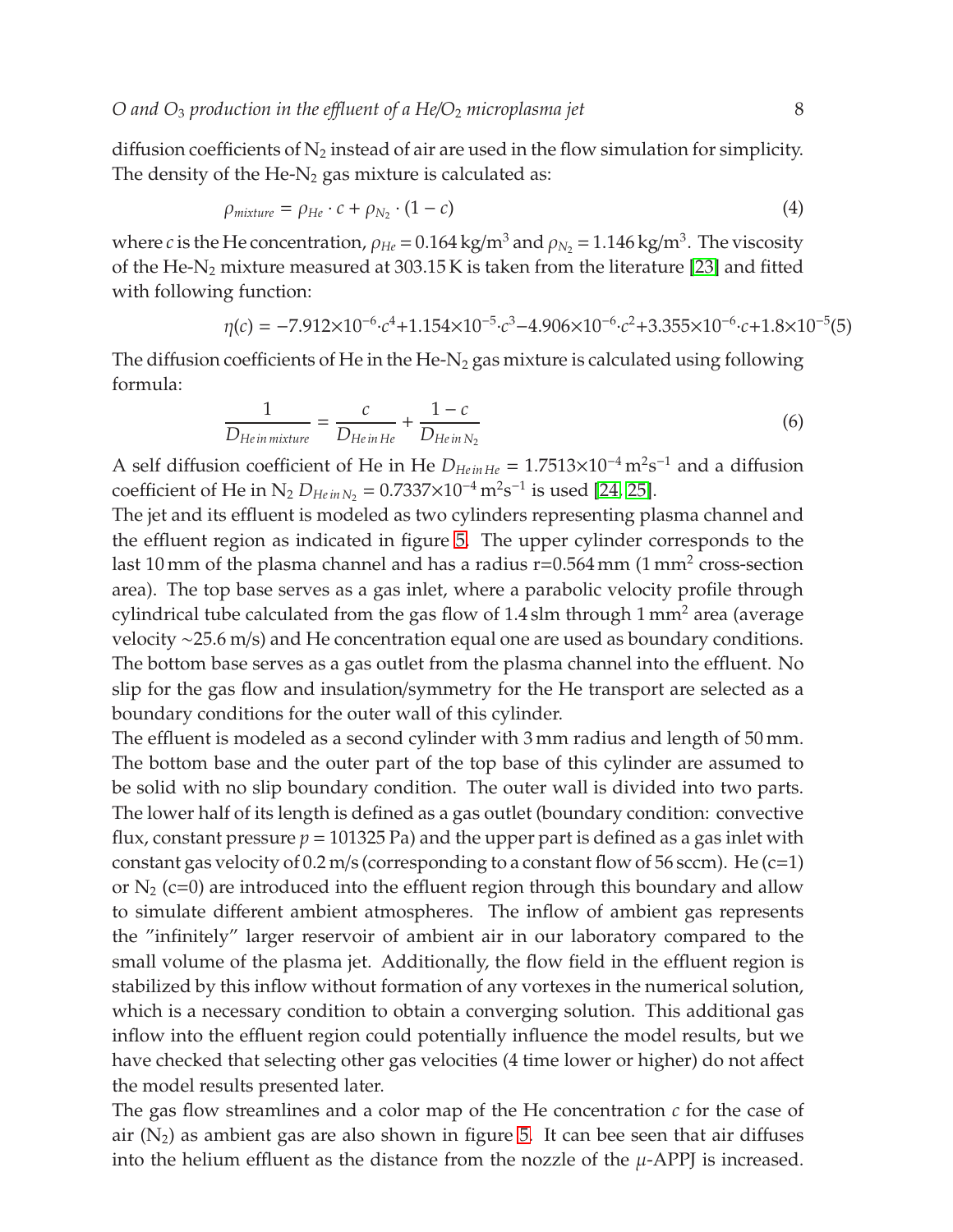

<span id="page-8-0"></span>**Figure 5.** Geometry used in the model with He concentration  $c$  in air and gas flow streamlines (white). Note the different scaling of r- and z-axis.

Additionally, the results show that back diffusion of air into the plasma channel can be neglected in this modeled ideal case.

#### *3.2. Model of chemical kinetics*

When the gas flow and He concentration simulation is finished, the reactions and transport of ROS can be simulated.

Again, the transport of given species *i* (*i* = O, O<sub>3</sub>, O<sub>2</sub>( ${}^{1}\Delta_{g}$ ), or vibrationally excited  $oxygen O<sub>2</sub>(v)$ ) is simulated as a diffusion-convection transport:

$$
\frac{\partial n_i}{\partial t} + \nabla \cdot (-D_i \nabla n_i) = R_i - \mathbf{u} \nabla n_i \tag{7}
$$

with *D<sup>i</sup>* and *R<sup>i</sup>* being diffusion coefficient and production/loss term of a given particle due to gas phase reactions, respectively. Diffusion coefficients of O and  $O_3$  in He are  $D_{OinHe} = 1.29 \times 10^{-4} \text{ m}^2 \text{s}^{-1}$  and  $D_{O_3inHe} = 0.713 \times 10^{-4} \text{ m}^2 \text{s}^{-1}$  [\[26\]](#page-20-12).  $D_{O_3inN_2} =$  $0.137\times10^{-4}\,\text{m}^2\text{s}^{-1}$  is the diffusion coefficient for  $\text{O}_3$  in  $\text{N}_2$  and has been averaged over the two stated values by Massman [\[27\]](#page-20-13). Since no diffusion coefficient for O in  $N_2$ could be found in literature, the diffusion coefficient for Ne in  $N_2$  has been calculated using the results of Chapman and Enskog [\[25\]](#page-20-11). The masses of Ne and O are similar and both are atoms. This supports the assumption that both atoms exhibit a similar diffusion coefficient. A diffusion coefficient for Ne in N<sub>2</sub> of  $D_{Ne\,in\,N_2}=0.338\times10^{-4}$  m<sup>2</sup>s<sup>-1</sup> has been derived and used for the diffusion of O in  $N_2$ . A gas temperature of 300 K is assumed in the model. The values of the diffusion coefficients of  $O_2$  in He ( $D_{O_2 \text{ in } He}$  $= 5.51 \times 10^{-5} \text{ m}^2 \text{s}^{-1}$ ) and in N<sub>2</sub> (*D*<sub>*O*2*inN*<sub>2</sub> = 2.32×10<sup>-5</sup> m<sup>2</sup>s<sup>-1</sup>) are used for O<sub>2</sub>(<sup>1</sup>∆<sub>*g*</sub>) and</sub> vibrationally excited oxygen  $O_2(v)$ . The dependence of  $D_i$  on the He concentration c is calculated in the same way as described in the previous section (formula [6\)](#page-7-0).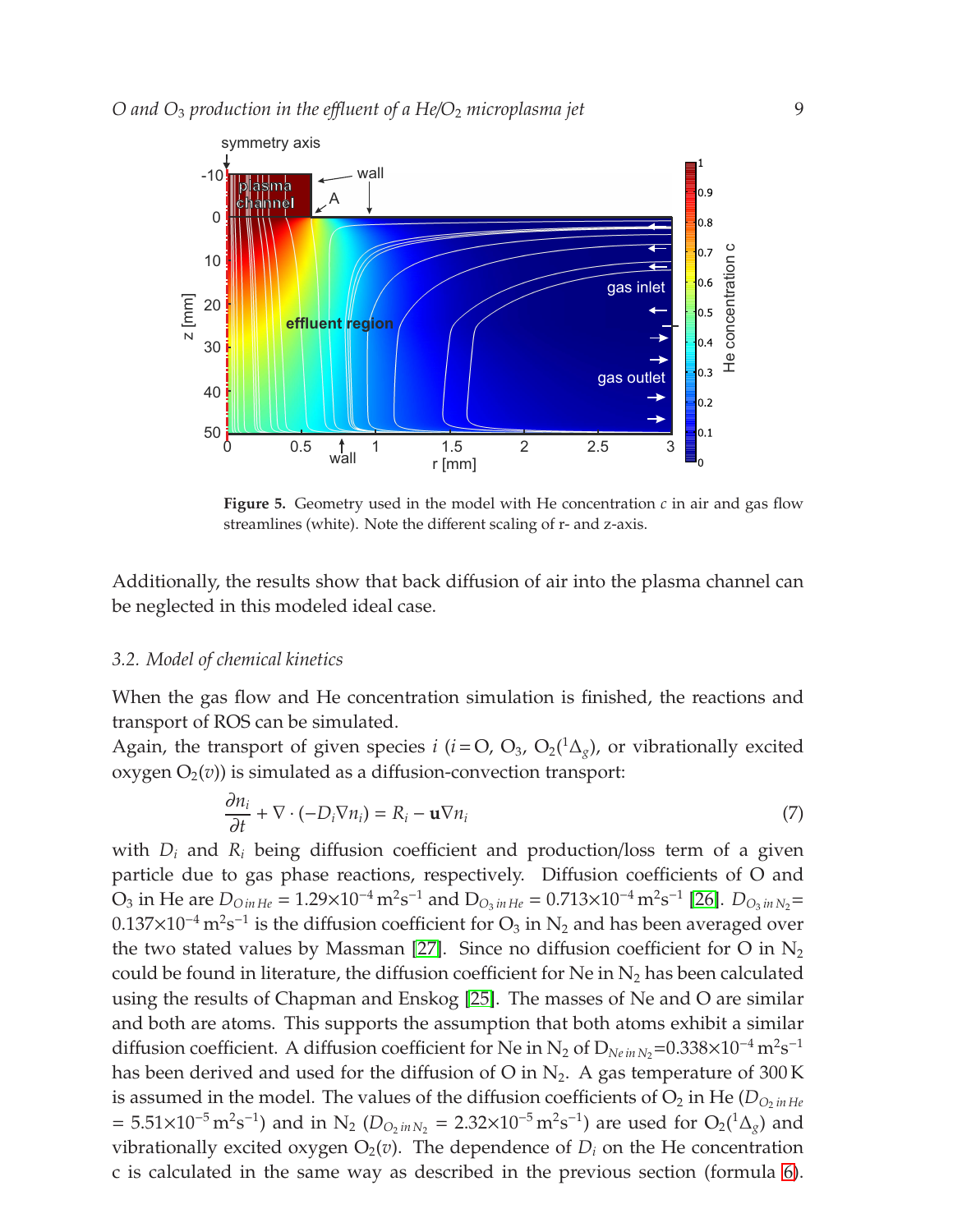*O* and O<sub>3</sub> production in the effluent of a He/O<sub>2</sub> microplasma jet 10

| reactions                                                       | rate constants                                                                  | ref                |
|-----------------------------------------------------------------|---------------------------------------------------------------------------------|--------------------|
| $R_1$ O + O <sub>2</sub> + He $\rightarrow$ O <sub>3</sub> + He | $3.4 \times 10^{-46} (300/T_g)^{1.2} \text{ m}^6 \text{s}^{-1}$                 | $\left[31\right]$  |
| $R_2$ $Q + Q_2 + Q_2 \rightarrow Q_3 + Q_2$                     | $6 \times 10^{-46} (300/T_g)^{2.8} \,\text{m}^6\text{s}^{-1}$                   | $[31]$             |
| $R_3$ $O + O_2 + N_2 \rightarrow O_3 + N_2$                     | $6 \times 10^{-46} (300/T_g)^{2.8} \,\text{m}^6 \text{s}^{-1}$                  | est. $\mathscr{E}$ |
| $R_4$ O + O + He $\rightarrow$ O <sub>2</sub> + He              | $1 \times 10^{-45} \,\mathrm{m}^6 \mathrm{s}^{-1}$                              | $\left[31\right]$  |
| $R_5$ $Q + Q + Q_2 \rightarrow Q_2 + Q_2$                       | $2.56 \times 10^{-46} (300/T_g)^{0.63} \,\text{m}^6\text{s}^{-1}$               | $[31]$             |
| $R_6$ $Q + Q + N_2 \rightarrow Q_2 + N_2$                       | $2.56 \times 10^{-46} (300/T_g)^{0.63} \,\text{m}^6\text{s}^{-1}$               | est. $\mathscr{B}$ |
| $R_7$ $Q + Q_3 \rightarrow Q_2 + Q_2$                           | $1.5 \times 10^{-17}$ exp(-2250/T <sub>g</sub> ) m <sup>3</sup> s <sup>-1</sup> | $[32]$             |
| $R_8$ $Q_2(^1\Delta_g) + Q_3 \rightarrow Q_1 + 2Q_2$            | $6.01 \times 10^{-17}$ exp( $-2853/T_g$ ) m <sup>3</sup> s <sup>-1</sup>        | $[32]$             |

<span id="page-9-0"></span>**Table 1.** Reactions of Model 1 with rate constants. (<sup>⊛</sup> No literature values for three body reactions with  $N_2$  have been found. Instead, the reaction rate of the corresponding reaction with  $O_2$  as collision partner has been chosen, cf. [\[31\]](#page-20-14).)

|          | reactions                                | rate or time constants                             |
|----------|------------------------------------------|----------------------------------------------------|
|          | $R_9$ $Q_2(v) + Q_2 \rightarrow Q_3 + Q$ | $2 \times 10^{-21}$ m <sup>3</sup> s <sup>-1</sup> |
| $R_{10}$ | $O_2(v) \rightarrow O_2$                 | $5 \times 10^{-4}$ s                               |

<span id="page-9-1"></span>**Table 2.** Additional reactions of Model 2. Rate and time constants have been used as fitting parameters.

The dissociation degree of  $O_2$  molecules in the plasma is less than 5% under our experimental conditions. Therefore, the  $O_2$  density is not calculated in the model, but it is assumed to be constant (concentration of 0.6%) in the case of He as ambient gas and is calculated as  $n_{O_2} = [0.006 + (1 - c) \times 0.2] \times n_0$  with  $n_0 = 2.45 \times 10^{25}$  m<sup>-3</sup> in the case of air as ambient gas.

The boundary conditions are selected as follows. The boundary condition at any wall is different for stable  $O_3$  (insulation/symmetry) and reactive or excited species (O,  $O_2(^1\Delta_g)$ ,  $O_2(v)$ ). Oxygen atoms and  $O_2(v)$  can recombine or be deexcited at the surface, which has to be considered in the model. The Neumann's boundary condition considering the surface loss is therefore used [\[13,](#page-19-12) [28\]](#page-20-16). A surface loss probability of  $\beta$  $= 10^{-3}$  has been chosen for atomic oxygen and for O<sub>2</sub>(*v*). Due to the long lifetime of  $\mathrm{O_{2}(^{1}\Delta_{g})}$  [\[29\]](#page-20-17), it has been assumed to be unreactive at the walls. Particles are introduced into the model by setting their density at the gas inlet into the plasma channel. They leave the volume through the convection losses at the gas outlet in the effluent region. Table [1](#page-9-0) contains the gas phase reactions, which are implemented in the model. These reactions have been proposed by Jeong *et al.*[\[21\]](#page-20-7) and we use them in the simulation called Model 1. No reactions with ions or electrons are assumed because their densities in the effluent are negligible [\[30\]](#page-20-18). Additionally, the reactions shown in table [2](#page-9-1) have been added to explain our measurements with air as ambient atmosphere. The reactions  $R_9$  -  $R_{10}$  of Model 2 are motivated and explained later in the chapter Results. The model with the complete set of reactions from table [1](#page-9-0) and [2](#page-9-1) is called Model 2. The volume is again divided into two parts: the plasma channel, where steady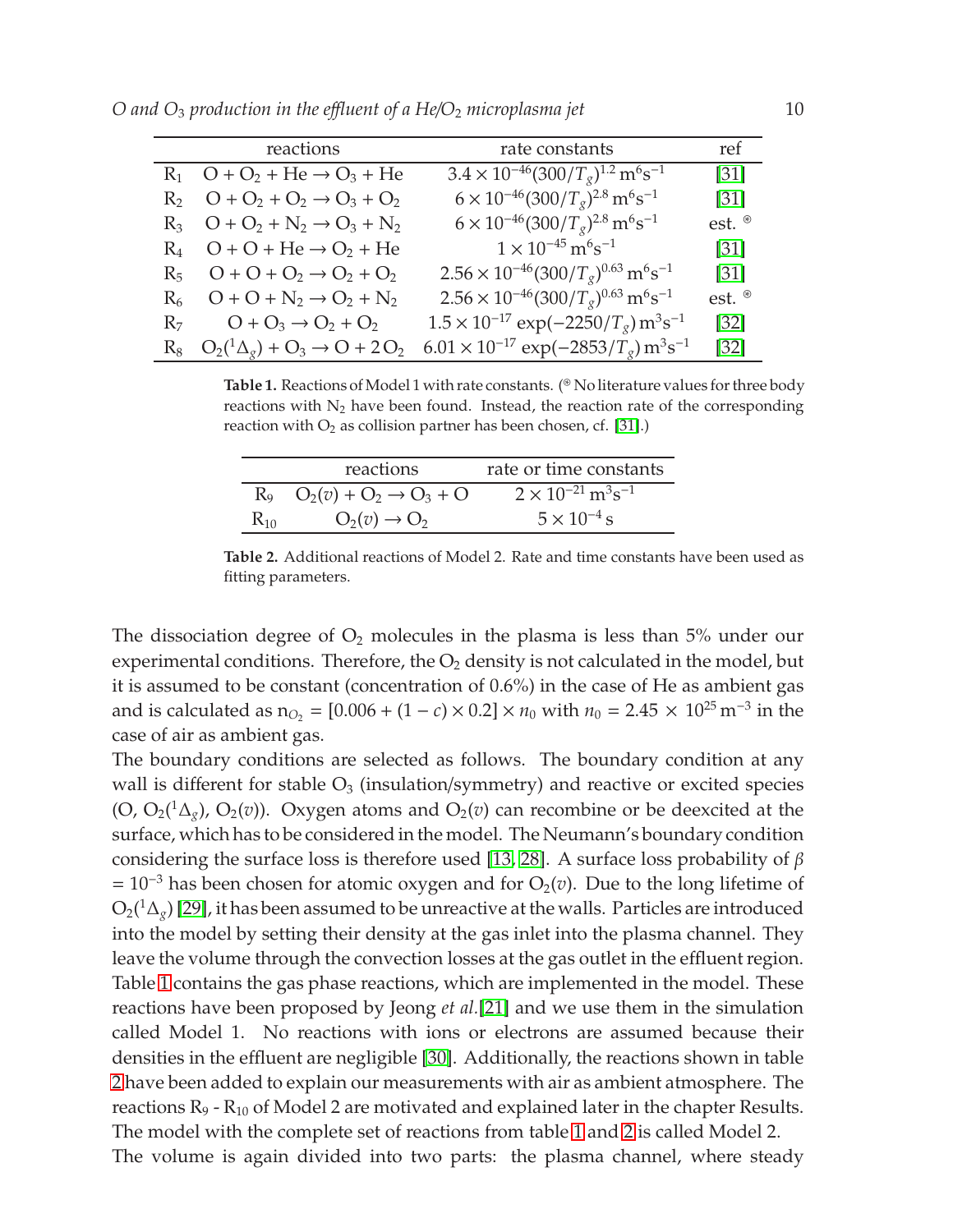|                                          | value                                 | note                          |
|------------------------------------------|---------------------------------------|-------------------------------|
| initial He density                       | $2.48 \times 10^{25}$ m <sup>-3</sup> | He at 101325 Pa               |
| initial $O_2$ density                    | $1.49 \times 10^{23}$ m <sup>-3</sup> | 0.6% of He density            |
| O <sub>2</sub> content in He/air mixture | $0.2 \cdot (1-c)$                     | $20\%$ O <sub>2</sub> in air  |
| initial O density                        | $8.5 \times 10^{20}$ m <sup>-3</sup>  | extrapolated value from [15]  |
| initial $O_3$ density                    | $3.5 \times 10^{20}$ m <sup>-3</sup>  | extrapolated value from [15]  |
| initial $O_2(v)$ density                 | $3 \times 10^{21}$ m <sup>-3</sup>    | fitting parameter             |
| initial $O_2(^1\Delta_g)$ density        | $7 \times 10^{20}$ m <sup>-3</sup>    | evaluated using [15] and [32] |
| gas temperature $T_g$                    | 300K                                  |                               |

<span id="page-10-0"></span>**Table 3.** Used parameters in the model

state situation with constant densities of all species is assumed, and effluent, where the reactive species can recombine. This assumption is supported by two-photon absorption laser-induced fluorescence measurements [\[14\]](#page-20-0), which show a constant O atom density in the plasma channel and a decaying density in the effluent. Therefore, no reactions are assumed in the plasma channel (the ROS densities are introduced into the model via boundary condition). The reactions from table [1](#page-9-0) and [2](#page-9-1) are considered only in they effluent region.

Table [3](#page-10-0) shows the used boundary conditions and parameters of both models. The shown initial densities are introduced at the gas inlet of the plasma channel.

# **4. Results**

The experimentally determined and simulated  $O$  and  $O_3$  densities will be presented, compared and discussed here. First, the measurements with He as ambient gas will be shown and discussed. Afterwards, the results with ambient air will be presented. The results of Model 1 are discussed together with these measurements. Finally, the experiments performed to reveal the  $O_3$  generation in the effluent will be discussed. Here, the reactions of Model 2 are also motivated and explained and the corresponding calculated densities are discussed.

### *4.1. Validation of the model with He as ambient atmosphere*

Figure [6](#page-11-0) shows the atomic oxygen and ozone density measured by MBMS and twophoton absorption laser induced fluorescence spectroscopy (TALIF) in a helium ambiance as function of the distance. These measurements have already been discussed within a previous publication [\[15\]](#page-20-1). In summary, the maximum O density is in the range of  $7\times10^{14}$  cm<sup>-3</sup> -  $9\times10^{14}$  cm<sup>-3</sup> and declines from its maximum with the distance. The O<sub>3</sub> density is  $3.7\times10^{14}$  cm<sup>-3</sup> at the nozzle of the  $\mu$ -APPJ and increases continuously with increasing distance. A saturation value of  $1.4\times10^{15}$  cm<sup>-3</sup> is reached beyond a distance of 40 mm. The atomic oxygen results obtained by MBMS and TALIF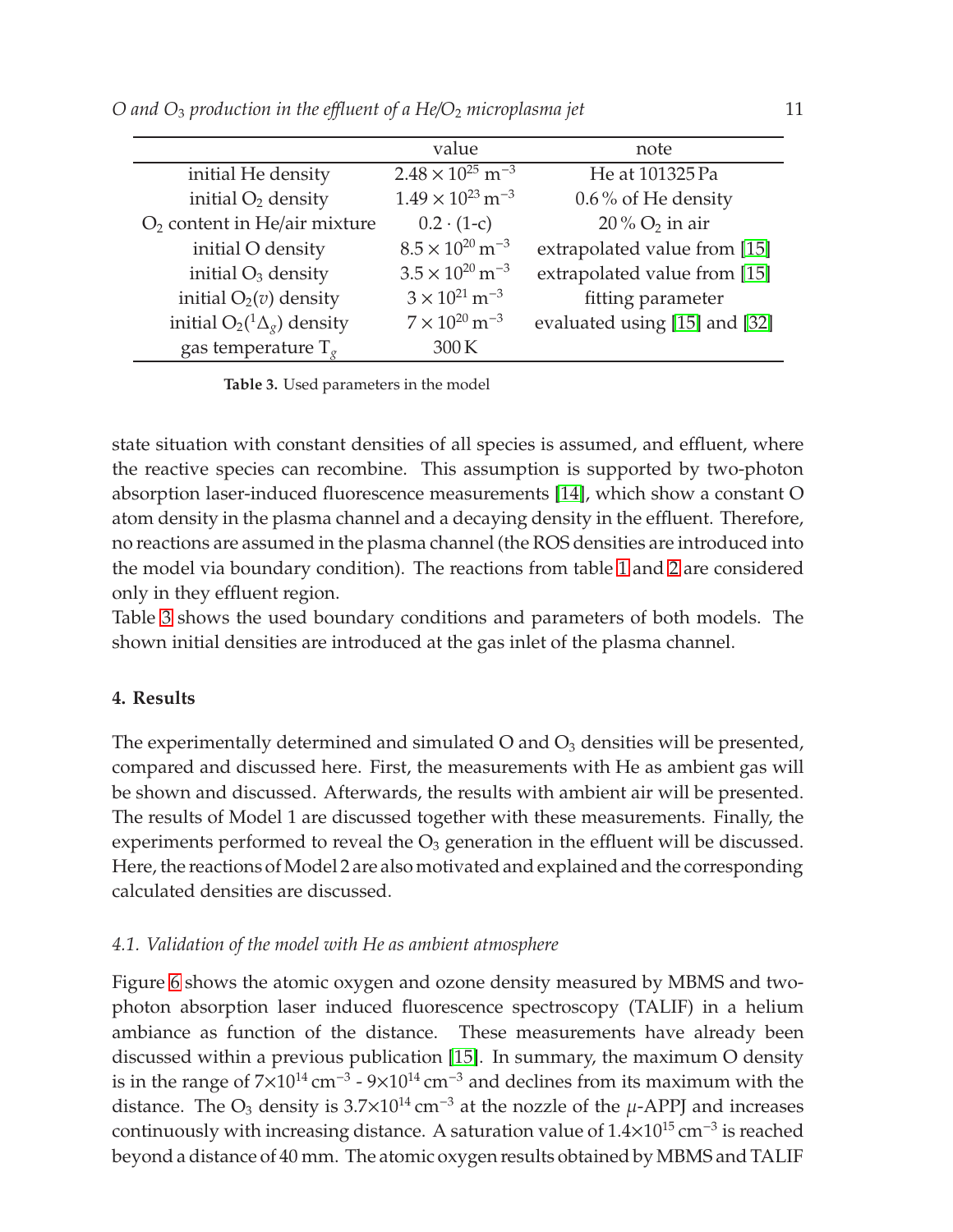

<span id="page-11-0"></span>**Figure 6.** Atomic oxygen (measured by MBMS:  $\bullet$ , measured by TALIF:  $\circ$ ) and ozone ( $\Box$ ) density as a function of the distance from the jet in ambient helium (applied electrode voltage:  $230 \text{V}_{RMS}$ , gas flow: 1.4 slm He with  $0.6\%$  O<sub>2</sub>). The lines reflect the densities derived by the Model 1 and 2. The TALIF measurement has been scaled down by a factor of 0.27. The results from MBMS and TALIF measurements are already published [\[15\]](#page-20-1).

are in good agreement with each other despite of a discrepancy by a factor of 3.7. The TALIF measurements reveal a O densities 3.7 times higher than the one obtained by MBMS. The origin of the discrepancy are possibly uncertainties of the respective calibration processes. However, considering the fact that both measurements are performed by two different, independent diagnostics, this result can still be regarded as a very good agreement.

The atomic oxygen density simulated by the fluid model (Model 1) matches perfectly the MBMS and TALIF measurements. In contrast, the simulated ozone density profile ("Model 1 without filling effect" in figure [6\)](#page-11-0) doesn't correspond to the measurements. The modeled density exhibits a maximum in a distance of 21 mm and decreases beyond. For this model, helium is injected through the gas inlet at the side. This condition reflects a situation with the plasma effluent located in an infinitely large volume filled with He. However, the  $\mu$ -APPJ is located in a chamber for the controlled He atmosphere with a volume of  $1.1 \text{ dm}^3$ . This chamber fills continuously with ozone during the time the plasma is operated and the ozone diffuses back into the plasma effluent and causes an artificially higher ozone signal. To take this filling of the chamber with ozone into account, we assume that all O recombines into  $O_3$ (neglecting O losses due to reactions  $R_4-R_8$ ) and that an  $O_3$  density of  $n_{O,init} + n_{O_3,init}$ is recycled through the gas inlet in the effluent region (boundary condition at the gas inlet). This assumption is reasonable, because we have tested the effect of the reactions  $R_4$ - $R_8$  on the model results under our experimental conditions. The change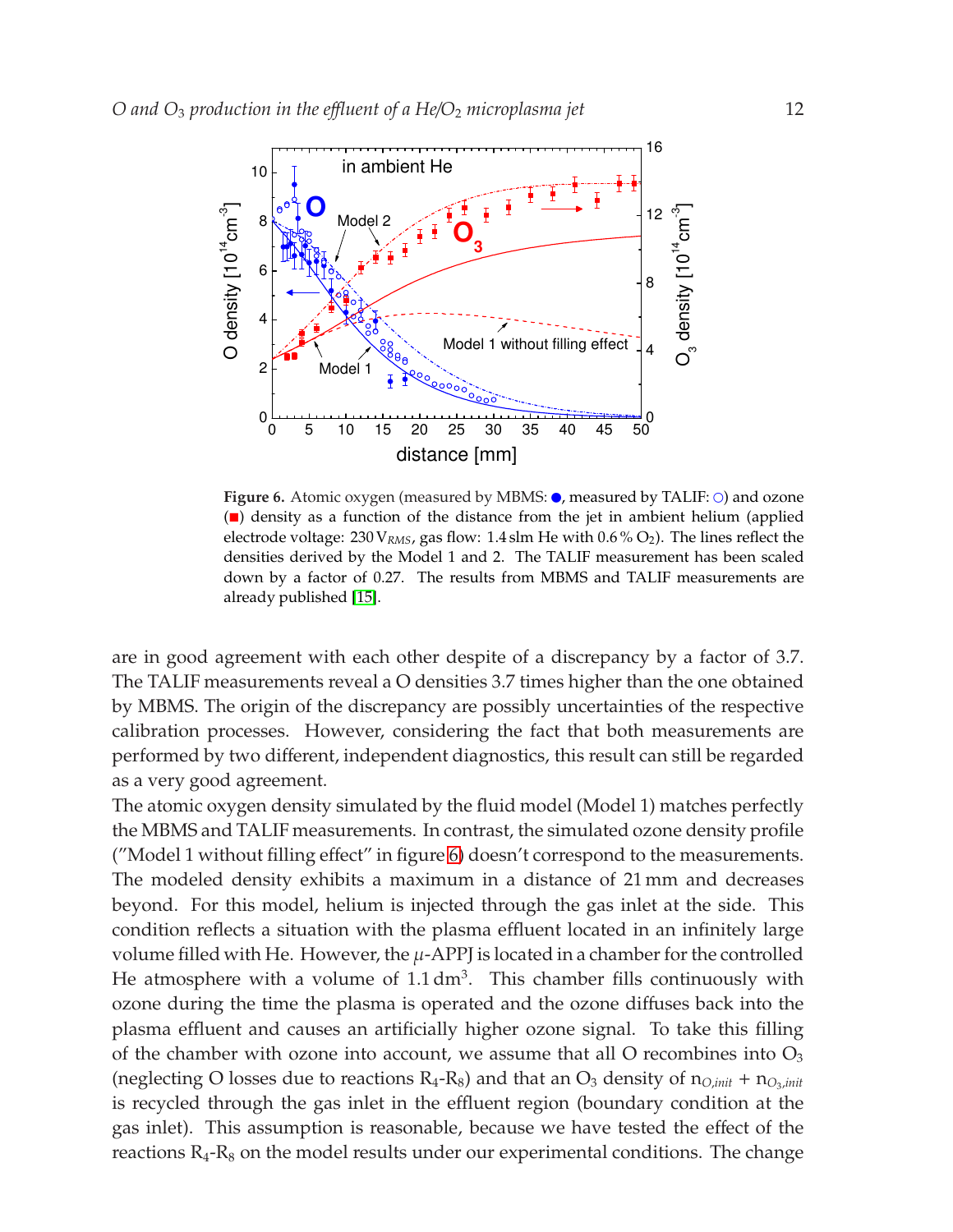

<span id="page-12-0"></span>**Figure 7.** Composition of the effluent as a function of the distance (1.4 slm helium flow)

of the densities is less than 5% when reaction  $R_4-R_8$  are implemented. The gas phase chemistry is dominated by the O recombination with  $O_2$  forming  $O_3$  ( $R_1-R_3$ ). The result of the simulation with this recirculation of ozone is represented by the solid line in figure [6.](#page-11-0) Now, the modeled data reproduce the trend of the measurement very well, even if the absolute values do not match perfectly. The profile of the O density is the same for both cases.

In summary, we state that Model 1 and the measurements are in reasonable agreement and that the proposed chemistry of Jeong *et al.* can indeed reasonably well describe the O and  $O_3$  densities in the effluent in a helium ambiance. Here, the reactions  $R_1$  -  $R_3$ would even be sufficient to simulate the effluent in an ambient helium atmosphere.

#### *4.2. Validation of the model with air as ambient atmosphere*

A measurement of  $N_2$  and  $O_2$  signals as function of the distance has been performed in ambient air to determine how fast air mixes into the helium effluent. The  $\mu$ -APPJ was just operated at a gas flow of 1.4 slm helium without addition of oxygen and without igniting a plasma. The distance between the  $\mu$ -APPJ and the sampling orifice was varied between 1 and 52 mm while recording the He-,  $N_2$ - and  $O_2$  signal (cf. figure [7\)](#page-12-0). The sum of the  $N_2$  and  $O_2$  signal determines the air signal. The shown results have been corrected for composition distortion by measurements of different known He/air mixtures.

Almost no air admixes into the helium effluent up to a distance of 4 mm. Air appears in the helium effluent beyond this point and its concentration is increasing continuously as the distance is increased. The gas composition on the symmetry axis, as calculated in the fluid model, is also shown in figure [7.](#page-12-0) The results from the model are in a very good agreement with the measured data and corroborates that the fluid model can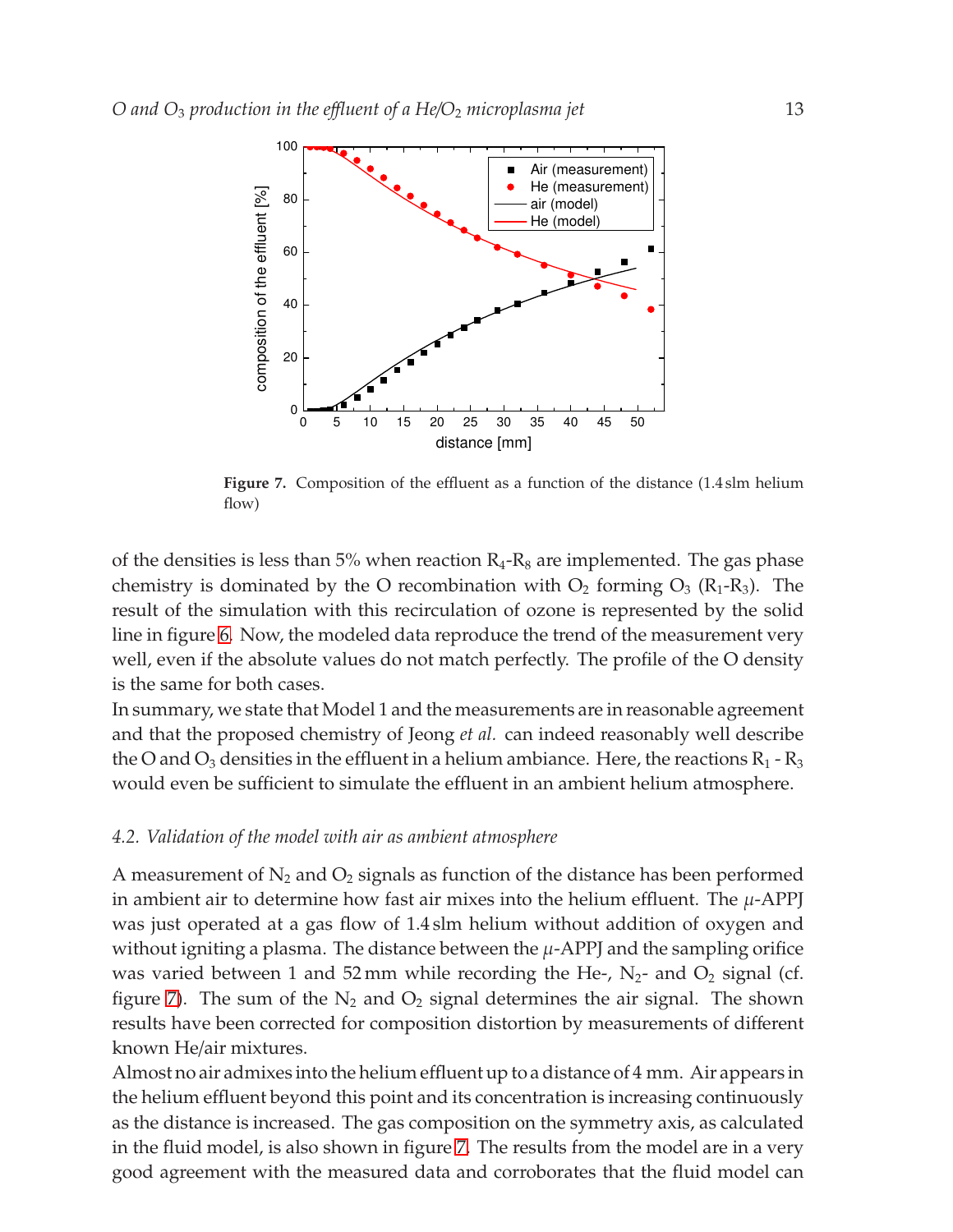

<span id="page-13-0"></span>**Figure 8.** Atomic oxygen  $\odot$  and ozone  $\Box$  density as a function of the distance from the jet in ambient air (applied electrode voltage: 230 V*RMS*, gas flow: 1.4 slm He with  $0.6\%$   $O_2$ ). The solid lines reflect the densities derived by the model.

very well simulate the admixture of air into the plasma effluent.

#### *4.3. E*ffl*uent chemistry in ambient air*

The MBMS measurements of the plasma effluent are now repeated with air as ambient gas. Again, the densities of atomic oxygen and ozone are determined and are shown in figure [8.](#page-13-0) The atomic oxygen density is about  $8\times10^{14}$  cm<sup>-3</sup> at the nozzle of the  $\mu$ -APPJ and declines with increasing distance almost linearly. But still in a distance of 15 mm oxygen atoms are present in the effluent (ca. 1.5×10<sup>14</sup> cm<sup>-3</sup>). The atomic oxygen trends obtained in ambient air and helium are very similar. No TALIF measurements of O density are available for comparison because the TALIF signal is influenced by additional non radiative quenching of the excited states by air.

There is no difference between the ozone densities as measured in He and air atmosphere up to a distance of 4 mm. This is an expected result because the air starts to admix into the effluent only beyond this distance (cf. figure [7\)](#page-12-0). At larger distances, the ozone density in ambient air significantly increases in contrast to the density in ambient helium. A maximum  $O_3$  density of 3.4×10<sup>15</sup>cm<sup>-3</sup> is reached in a distance of 20 mm. Afterwards, the  $O_3$  density decreases to a value of  $0.7 \times 10^{15}$ cm<sup>-3</sup> at a distance of 48 mm. The steep decline of the  $O<sub>3</sub>$  density in ambient air beyond a distance of 20 mm can be explained by the effect of buoyancy force. Absorption spectroscopy measurements of ozone by H. Bahre *et al.* [\[33\]](#page-20-19) have shown that the helium effluent (including the small concentration of ozone molecules) starts to ascend in a surrounding air atmosphere beyond a distance of ca. 20 mm. The origin of buoyancy can be the lighter density of helium in contrast to air combined with the slightly higher temperature of the plasma effluent. Later measurements of ozone with the modified MBMS setup does not show such a distinct shape due to a different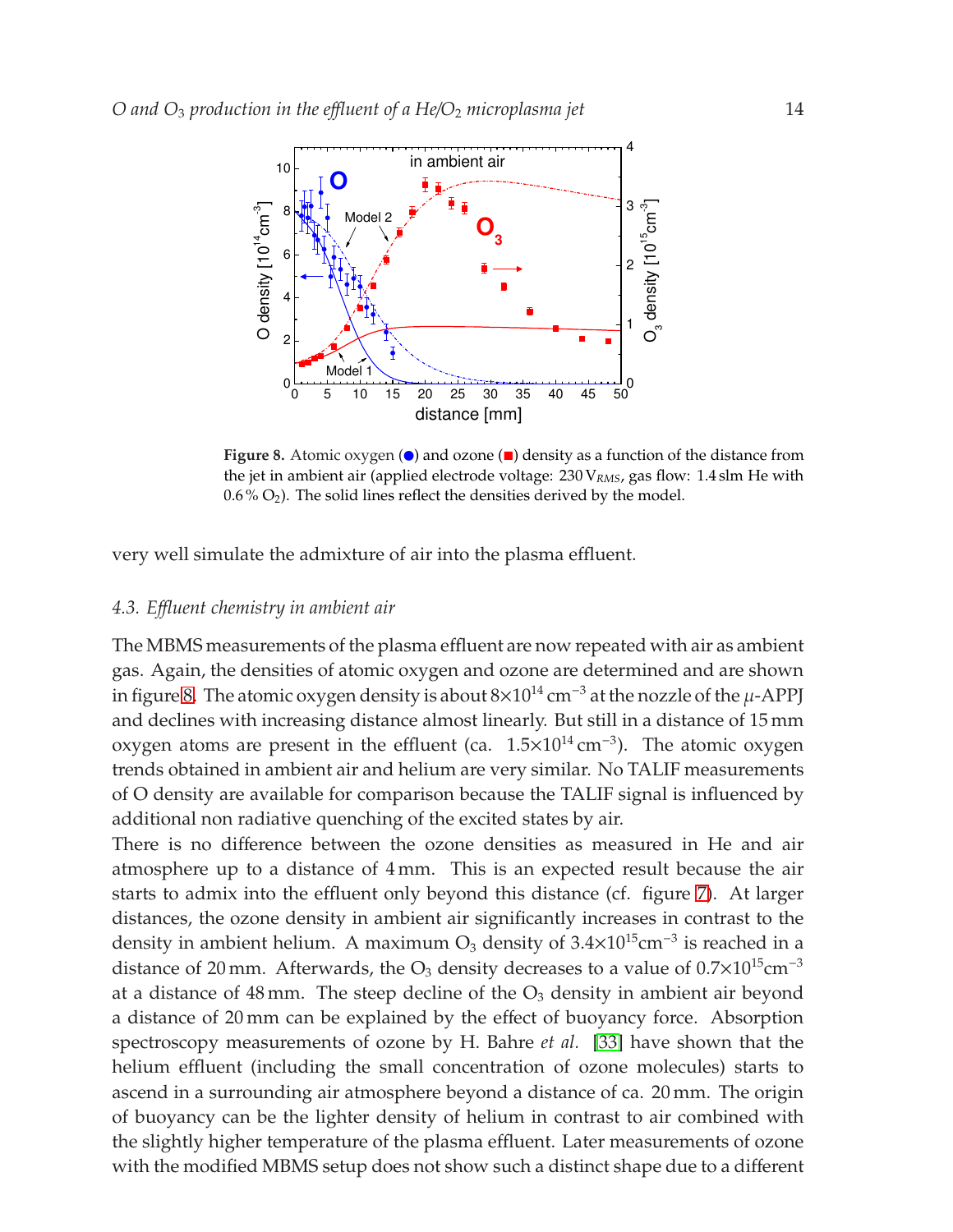configuration. The jet is mounted vertically and the front plate with the sampling orifice is oriented horizontally at the modified MBMS setup.

We have seen in the previous case, that the conversion of all O into  $O_3$  leads to a ozone density of about 1.2 to  $1.4 \times 10^{15}$  cm<sup>-3</sup>. This means that more ozone is produced due to admixture of air into the effluent than due to atomic oxygen emanating from the plasma. However, there is no reaction in the proposed scheme of Jeong *et al.*, which could explain the additional production of ozone. This can be clearly seen, when the measured densities are compared to the results of Model 1, also plotted in figure [8.](#page-13-0)

The Model 1 predicts a faster decrease of the atomic oxygen density due to a faster reaction rate of reactions  $R_1$ ,  $R_2$ ,  $R_3$ ,  $R_5$ , and  $R_6$ . This is caused by more available  $O_2$ and  $N_2$  in the effluent because of the air diffusion into it. Correspondingly, ozone is produced faster compare to the case in ambient He. However, its maximal density predicted by Model 1 is still limited by the limited amount of oxygen atoms from the plasma and cannot exceed the limit given by the sum of initial  $O$  and  $O_3$  densities. Both O and  $O_3$  densities simulated by Model 1 do not reproduced the measured data (cf. figure [8\)](#page-13-0). The atomic oxygen density does not decrease as fast as expected by the model, but stays relatively high even at a larger distance from the jet and, as already mentioned, much more ozone is produced. These results indicate that some reactions, which generate additional O atoms and  $O_3$  molecules, are missing in the simulation Model 1.

The additional production of O atoms has already been observed by other authors. Reuter *et al.* [\[22\]](#page-20-8) have observed that O atoms could be detected by TALIF even at the distance of 10 cm from a similar, but larger, planar jet operated in He with  $0.5\%$  O<sub>2</sub> gas mixture and in He as ambient atmosphere. They concluded that electrons and ions as well as metastable helium atoms can be excluded as an origin for an energy transport into the effluent because their respective densities quickly decrease, as soon as electric excitation ceases. Additionally, they have detected energetic vacuum ultraviolet (VUV) radiation by OES and have shown that (V)UV radiation originating from the discharge region reaches far into the effluent. Therefore, they have concluded that "(V)UV radiation produces atomic oxygen in the effluent by dissociation of ozone or molecular oxygen." [\[22\]](#page-20-8) This conclusion has been corroborated in their following work, where the plasma emitted photons have been blocked, which resulted in a decrease of O densities in the effluent [\[34\]](#page-20-20). (V)UV radiation as a source of reactive species in the effluent of the  $\mu$ -APPJ has also been observed indirectly during the inactivation of bacteria by the effluent of the X-Jet [\[13,](#page-19-12) [18\]](#page-20-4). We will try now, with the help of the absolute calibrated data, additional MBMS measurements, and adjustment of the fluid model, to reveal more details about a possible O and  $O_3$  generation scheme in the plasma effluent.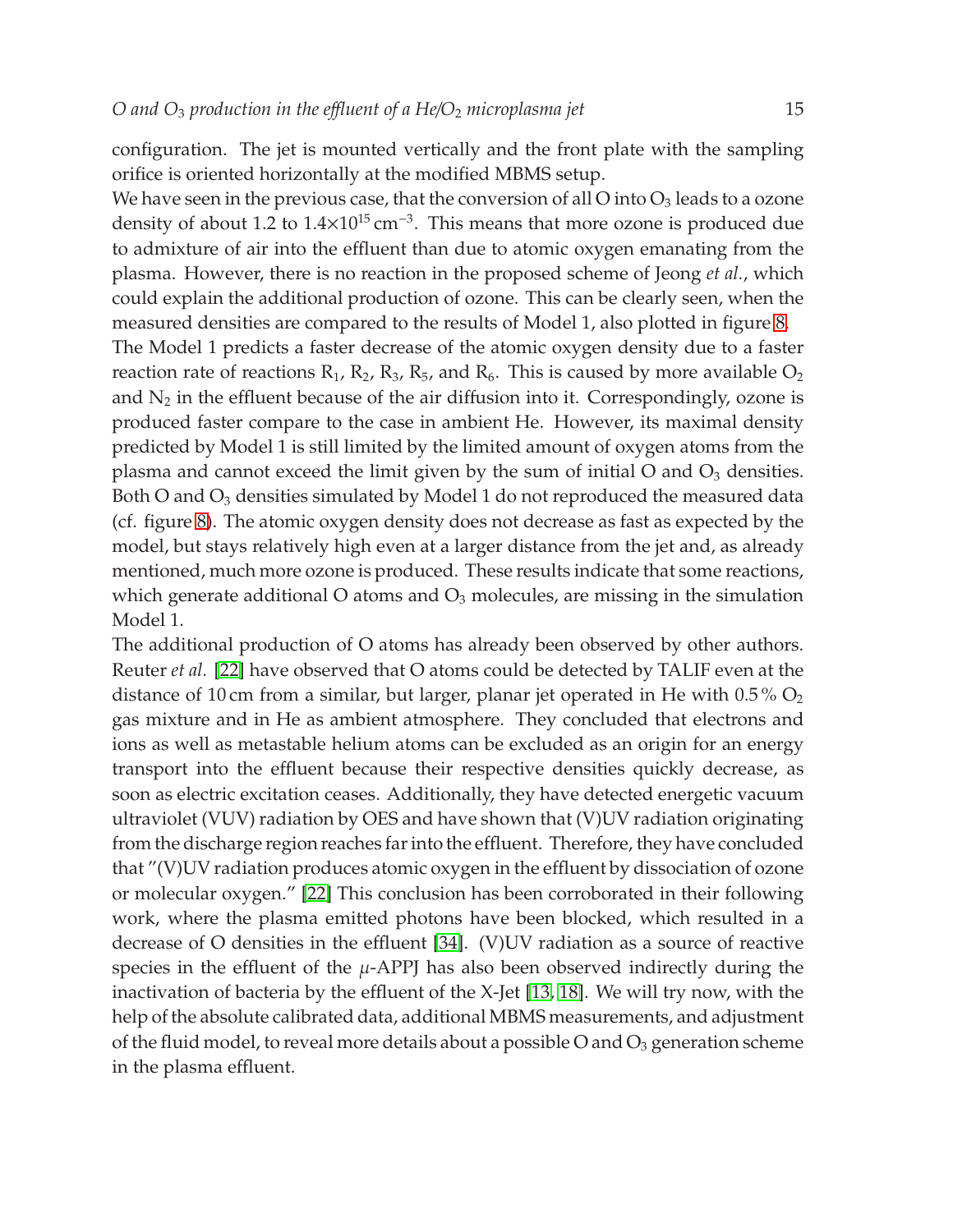## *4.4. Revealing the origin of the additional O and ozone*

#### *The possible e*ff*ect of air back di*ff*usion*

As already discussed, the results in the literature indicate that plasma generated (V)UV photons can initiate photodissociation reactions leading to formation of additional O and subsequently  $O_3$ . Before we, however, discuss the possible photodissociation reactions, we need to check for the possible effect of air back diffusion into the plasma channel. The gas flow simulation has shown, that air back diffusion is almost negligible. But the model represents an ideal case without effects due to actual design and realization of the plasma jet such as diffusion along the corner edge of the square geometry. Additionally, the simulation shows that even in the ideal case the air can come into direct contact with the active plasma zone. Point A in figure [5](#page-8-0) marks the edge of the plasma channel, where it takes place. The electron driven dissociation of atmospheric  $O_2$  followed by the diffusion of the products towards the jet axis could also be a source of additional O and  $O_3$ . To exclude this effect, we have built a modified  $\mu$ -APPJ with an elongated gas channel. This gas channel is made from glass plates, starts directly at the electrodes, has a length of  $3 \text{ mm}$  and a  $1 \times 1 \text{ mm}^2$  cross section. The plasma effluent is therefore confined the first 3 mm after the plasma region and a direct interaction between atmospheric air and the plasma is prevented. Figure [9](#page-16-0) shows the comparison of the ozone signals obtained with the standard  $\mu$ -APPJ without extension and the extended  $\mu$ -APPJ. Only relative data are shown, no absolute calibration and compensation for the changing composition distortion have been performed. No significant difference can be found between both measurements. One can, therefore, conclude that diffusion of air into the plasma cannot explain the increased ozone (and also O) production.

During these measurements, the newer MBMS setup with horizontally oriented front plate has been used. Therefore, the influence of the helium buoyancy is different and the shape of the measured ozone signal differs a little bit from the previous measurement (cf. figure [8\)](#page-13-0).

## *Photodissociation as the source of additional O and O*<sup>3</sup>

Photodissociation of oxygen molecules or ozone has been suggested as a possible source of additional O and consequently also  $O_3$ . The quantitative and space resolved MBMS measurements of  $O_3$  allows now the quantitative estimation of the necessary O<sup>3</sup> production rate needed to explain the rise of its density as observed in figure [8.](#page-13-0) This estimated production rate can be used further to estimated the necessary photon flux, if the photodissociation is the main source of this ozone. The  $O_3$  density rises from  $0.5\times10^{15}$  to  $3.0\times10^{15}$  cm<sup>-3</sup> on the distance of 13 mm (starting at 6 mm from the jet nozzle). The fluid model predicts the average gas velocity on the axis of about 25 m/s resulting in the transport time  $t=0.013/25 s = 0.52$  ms. The averaged ozone production rate in the effluent can therefore be estimated as:

<span id="page-15-0"></span>
$$
\frac{\partial n_{\text{O}_3}}{\partial t} = 2.5 \times 10^{15} \,\text{cm}^{-3} / 5.2 \times 10^{-4} \,\text{s} = 4.8 \times 10^{18} \,\text{cm}^{-3} \,\text{s}^{-1} \sim 2 \cdot \Gamma \cdot \sigma_{ph} \cdot n_{source} \cdot (8)
$$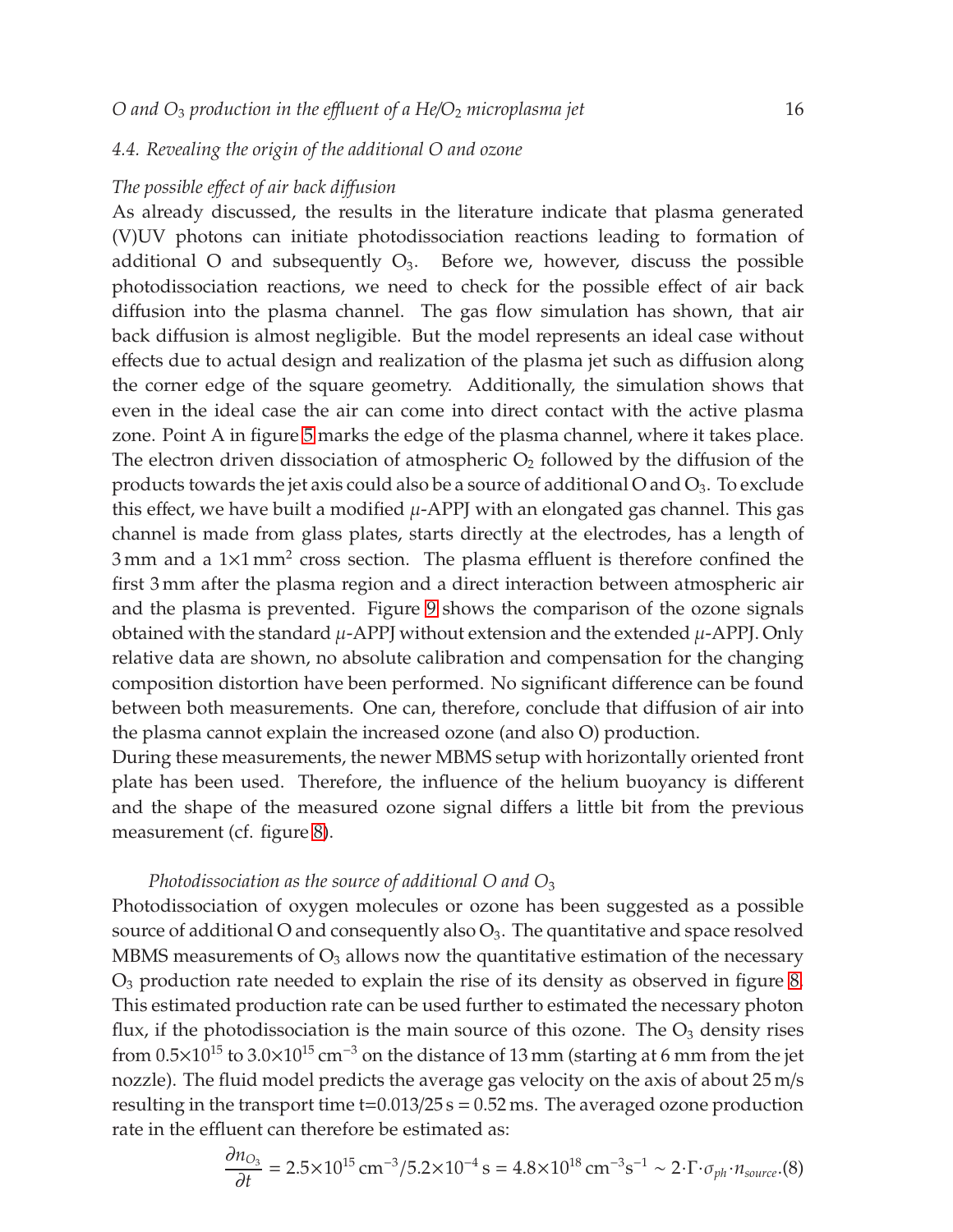

<span id="page-16-0"></span>**Figure 9.** Relative MS signal at mass 48 amu (ozone) as function of the distance to the nozzle for the standard  $\mu$ -APPJ and extended  $\mu$ -APPJ under same conditions (in ambient air, applied electrode voltage: 230 V<sub>RMS</sub>, gas flow: 1.4 slm He with 0.6 % O<sub>2</sub>).

The right hand side of equation [8](#page-15-0) is the estimated production rate of the ozone due to photodissociation of some source molecule (e.g. O<sup>2</sup> or O3) with density *nsource*. The σ*ph* is the photodissociation cross section,  $\Gamma$  is the photon flux from plasma per unit area and second, and factor 2 takes into account that two  $O_3$  molecules can be produced in each case. The possible reactions could be the direct dissociation of  $O<sub>2</sub>$  into 2 O atoms, which than quickly react with  $O_2$  from the air into  $O_3$  or the photodissociation of  $O_3$  into O and highly vibrationally excited  $O_2(v)$ , which can again react with  $O_2$ producing  $O_3$  and O in this case. The two O atoms will as in the previous case react to  $O_3$  providing again a net production of two new  $O_3$  molecules.

The typical maximum of the photodissociation cross sections of  $O_2$  or  $O_3$  molecules  $(\sigma_{ph} \sim 10^{-17} \text{ cm}^2)$  [\[35,](#page-21-0) [36\]](#page-21-1), can be used to estimate the lowest necessary photon flux in the ideal case, in which each photon is absorbed with maximum probability. With  $n_{O_2}\sim 10^{24}$  m<sup>−3</sup> and  $n_{O_3}\sim 2\times 10^{21}$  m<sup>−3</sup> the photon fluxes of at least  $\Gamma_{O_2}\sim 2.5\times 10^{21}$  m<sup>−2</sup>s<sup>−1</sup> and  $\Gamma_{\text{O}_3} \sim 1.2 \times 10^{24} \,\text{m}^{-2}\text{s}^{-1}$  are necessary for the ozone production via photodissociation of  $O_2$  or  $O_3$ , respectively. With the 1 mm<sup>2</sup> cross-section area of the jet and a chosen photon energy of 5 eV, we obtain a necessary energy flux of at least 2 mW in the case of dissociation of  $O_2$  and 1W in the case of photodissociation of  $O_3$ . The latter reaction can be directly excluded, because the power absorbed by the plasma is for sure lower than 1W and the plasma cannot generate so many photons. Even in the case of photodissociation of  $O_2$  seems the power of the photon flux too high, considering the crude simplifications in the estimation of the photon flux. However, it could still contribute to the production of O and ozone in the effluent.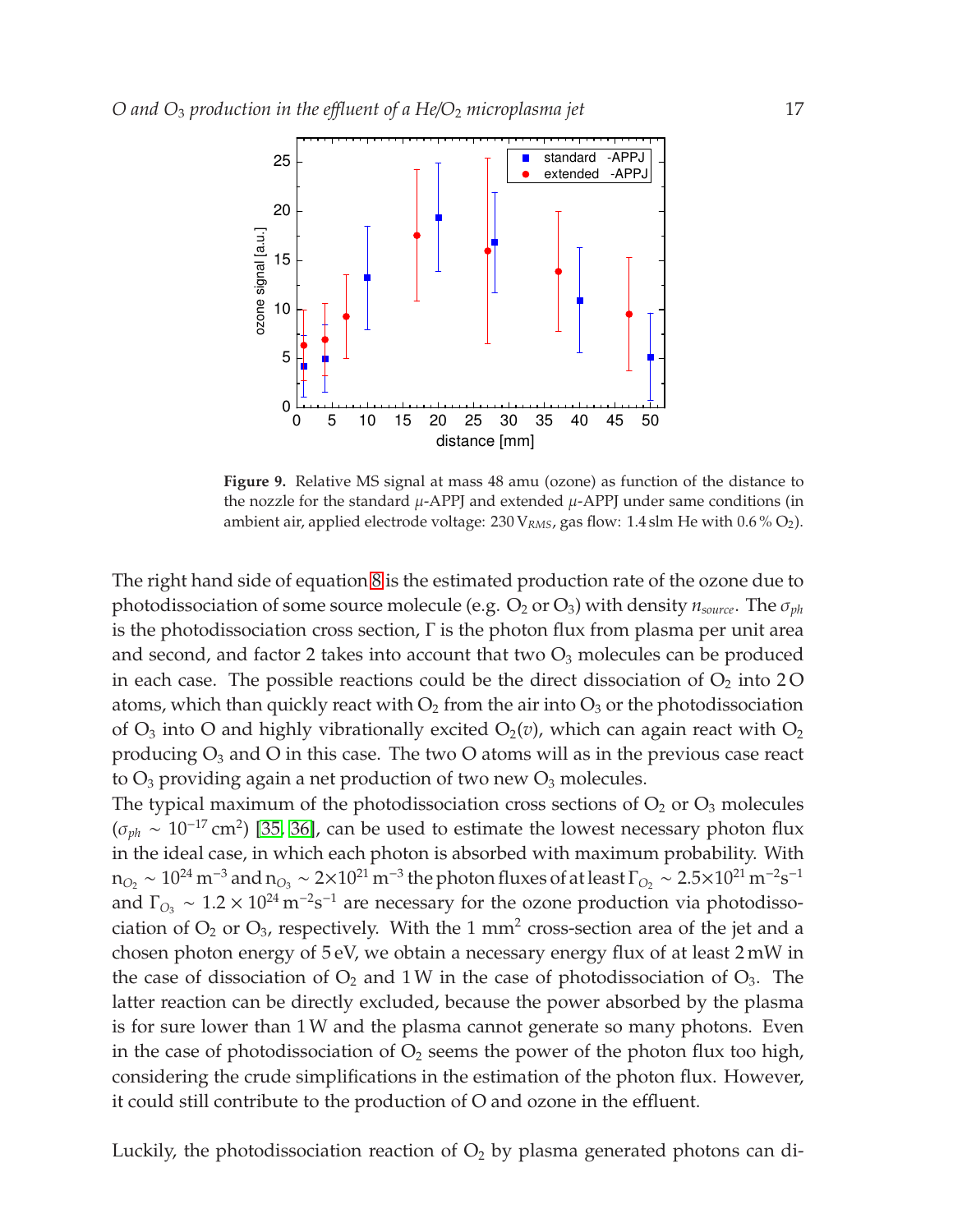rectly be tested by the X-Jet modification of the  $\mu$ -APPJ. For this experiment the additional He flow with different concentrations of  $O<sub>2</sub>$  is flown through the side channel of the X-Jet, whereas the plasma is ignited in the standard mixture of He with  $0.6\%$  of  $O_2$  in the direct channel between electrodes. The additional flow diverts the plasma effluent from the direct channel into the side channel after the crossing of both channels and fills at the same time the part of the direct channel after the crossing with a  $He/O<sub>2</sub>$  gas mixture as shown in the figure [2a](#page-3-0). The plasma generated photons, which are propagating through the direct channel of the X-Jet, overlap spatially with the He/O<sub>2</sub> gas. The possible flow of O and  $O_3$  from the direct channel, generated now by photodissociation reactions, can be measured by the MBMS system.  $O_2$  concentrations of up to 20% and different distances between the nozzle of the direct channel and the sampling orifice of the MBMS were tested to allow the photons traveling different lengths through the  $He/O<sub>2</sub>$  mixture and also to allow air to diffuse into the gas flow. Ozone has never been detected in these measurements. Additionally, the normal  $\mu$ -APPJ operated in pure He gas, without addition of  $O_2$  gas, has been operated in ambient atmosphere and the production of ozone in the effluent at different distances from the jet has been measured. Even more VUV radiation is expected to be produced in this case due to slower quenching of excited states and higher densities of helium excimers. The ozone density was also in this case below the detection limit of the MS. All these measurements are evidence that photodissociation of ground state  $O<sub>2</sub>$ molecules can be very probably excluded as the source of additional  $O$  and  $O_3$  in the effluent. It seems, that photodissociation reactions are not the source of additional O atoms and ozone molecules under our experimental conditions and some other oxygen containing species generated in the plasma have to be involved in this process.

Summarizing the facts discussed up to now, the following conditions have to be fulfilled in the involved reaction mechanism: (i) the VUV radiation can be probably excluded as a source of additional O and  $O_3$  due to the above discussed reasons; (ii) molecular ground state oxygen from air is required because the additional ozone signal only appears when air diffuses into the effluent; (iii) atomic oxygen is produced in this reaction because the O densities are at larger distances from the jet higher as predicted by Model 1 (cf. figur[e8\)](#page-13-0); (iv) some reactive oxygen species from the plasma have to be involved in the reaction because the interaction of the effluent of pure He plasma with ambient air does not lead to formation of O and  $O_3$ ; and (v) the reaction has to be somehow limited by the  $O_2$  density because the effect is weak with 0.6% of  $O<sub>2</sub>$  in the mixture (the measurements with He as ambient atmosphere) but becomes significant at higher  $O_2$  densities when air admixes into the effluent.

The reaction of the highly vibrationally excited  $O_2(v)$  molecules, which are generated in the plasma and have a limited life time, with the ground state  $O_2$  is proposed here as a possible reaction mechanism. The vibrationally excited oxygen molecules can directly react with ground state oxygen molecules (reaction  $R_9$ ) producing an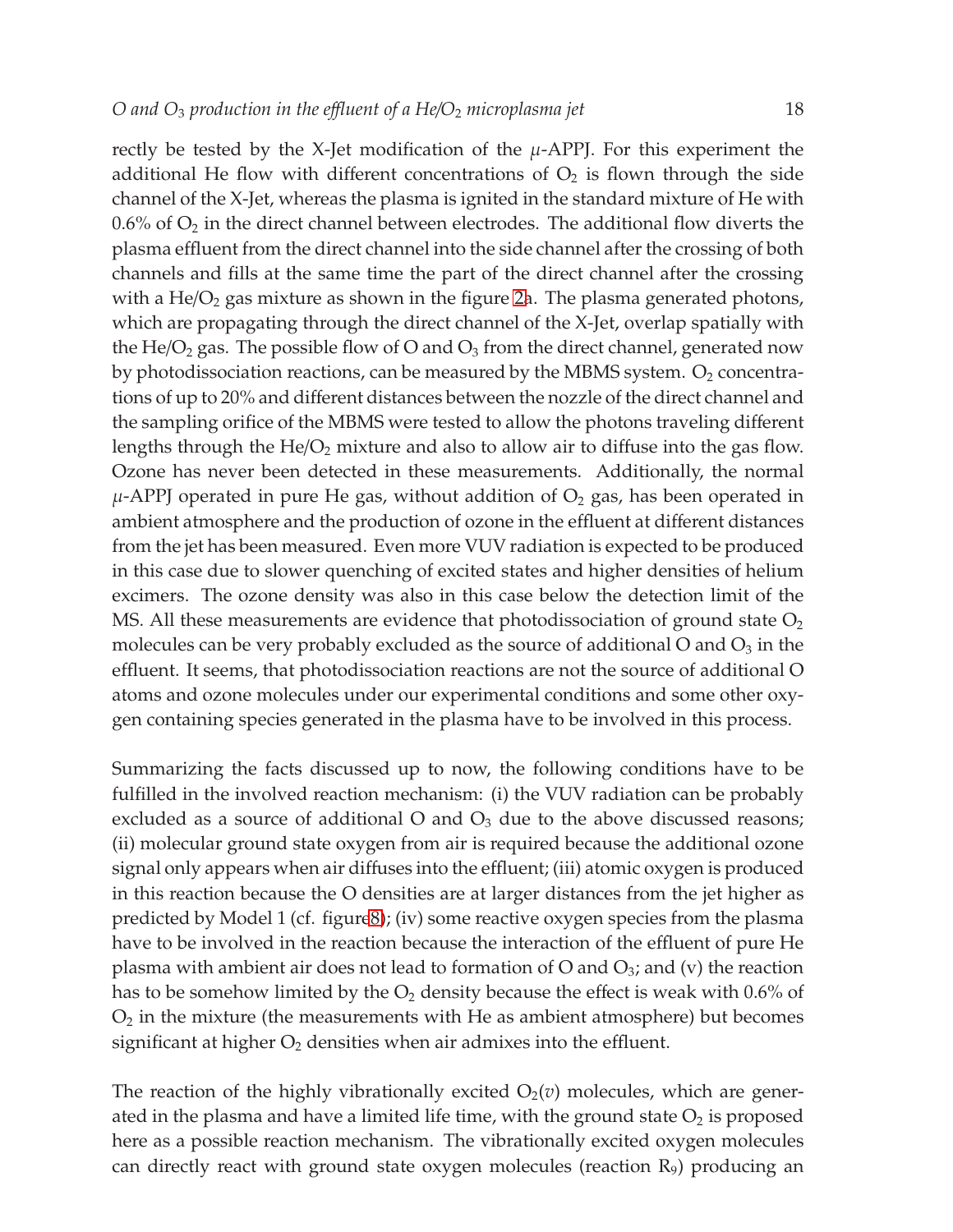oxygen atom and an ozone molecule. Two  $O_3$  are therefore effectively formed per reaction. The reactions of highly excited  $O_2(v>26)$  molecules have been for example discussed in the literature and were proposed to solve the ozone deficit problem in the atmosphere [\[37,](#page-21-2) [38\]](#page-21-3). Additionally, the  $O_2(v)$  relax decay to its ground state (reaction  $R_{10}$ ) is proposed to explain the small effect observed in the experiments in ambient He. This reaction scheme has been included to the simulation (Model 2). Since some of the needed parameters are unknown, they have been adjusted until Model 2 fits reasonably well the measured densities. The fitting parameters are reaction rate of reaction  $R<sub>9</sub>$  and the lifetime and the initial density of the vibrationally excited oxygen molecules. The used values of the fitting parameters are shown in the tables [2](#page-9-1) and [3.](#page-10-0) The results of the Model 2 are shown in figure [6](#page-11-0) for the case of ambient helium and in figure [8](#page-13-0) for the case of ambient air. Model 2 is in very good agreement with the measurements for both cases, ambient helium and ambient air.

This result corroborates that a reasonable reaction mechanism without involvement of photons can explain under our experimental conditions the observed results. We stress here, that it is just a hypothesis. A validation by possible measurements of  $O<sub>2</sub>(v)$  and by comparison of fitted rates and relaxation times with measured rates and relaxation times, if they exist, should be performed before accepting this reaction mechanism. Additionally, it should be checked whether this proposed reaction mechanism can explain the observations, which have lead to the conclusion that VUV and UV photons are involved in the effluent chemistry.

# **5. Conclusion**

Molecular beam mass spectrometry is used for measurements of absolute densities of O and  $O_3$  in the effluent of a He/ $O_2$  micro-scaled atmospheric pressure plasma jet operated in ambient air and ambient helium. The effect of the composition distortion in the molecular beam is studied and carefully considered in the calibration process. Additionally, the admixture of air into the plasma effluent has been quantified. A simple fluid model of the gas flow, admixture of the air into the effluent, and reaction kinetics of several reactive oxygen species is constructed and used to test different reaction mechanisms.

It was observed that the admixture of air into the effluent leads to an additional production of oxygen atoms and a fast increase of ozone density. Surprisingly, two to three times more ozone is produced in the additional reactions of the plasma effluent with the ambient air than what is observed in ambient helium without big differences in the distance variation of atomic oxygen density. This observation can have big implication for the use of similar jets in the plasma medicine and plasma sterilization applications. The possible role of plasma generated photons has been carefully tested. It is shown that the photodissociation of  $O_2$  and  $O_3$  is not responsible for the observed effect and that the photon flux is very probably too low to have any effect. A reaction scheme involving the reaction of plasma produced highly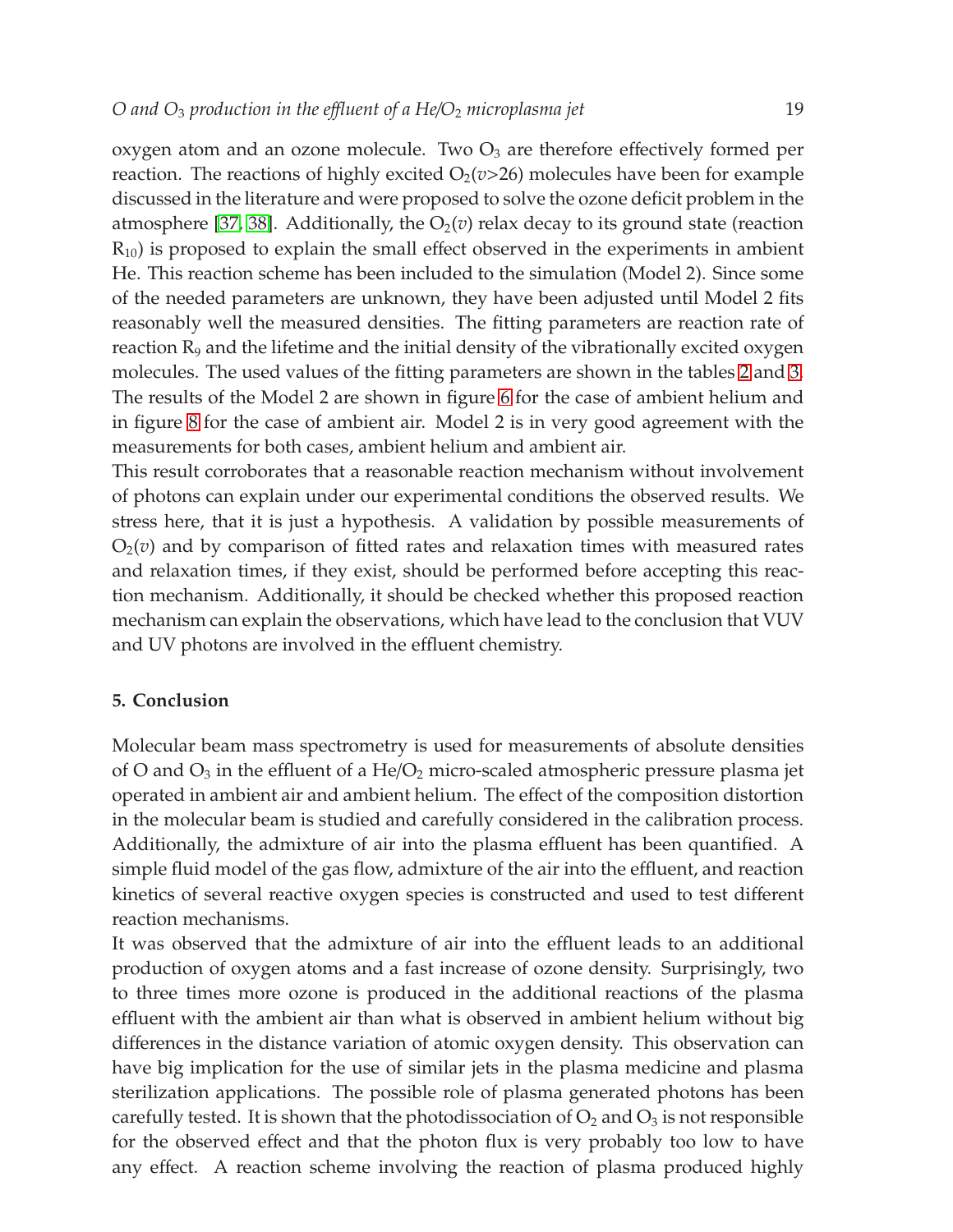vibrationally excited oxygen molecules with a limited lifetime with ground state  $O<sub>2</sub>$ molecules is proposed as a possible explanation of the observed  $O$  and  $O_3$  densities. A very good agreement between measured and simulated densities is achieved.

## **Acknowledgments**

This project is supported by DFG within the framework of the Research Group FOR1123 (project C1) and with the individual grant KE 1145/1-1 and by the Research Department 'Plasmas with Complex Interactions'.

## <span id="page-19-0"></span>**References**

- [1] J. Schäfer, R. Foest, A. Quade, A. Ohl, and K.-D. Weltmann. Local deposition of SiOx plasma polymer films by a miniaturized atmospheric pressure plasma jet (APPJ). *Journal of Physics D: Applied Physics*, 41(19):194010, 2008.
- <span id="page-19-1"></span>[2] J. Benedikt, V. Raballand, A. Yanguas-Gil, K. Focke, and A. von Keudell. Thin film deposition by means of atmospheric pressure microplasma jet. *Plasma Physics and Controlled Fusion*, 49(12B):B419–B427, 2007.
- <span id="page-19-2"></span>[3] Vanessa Raballand, Jan Benedikt, Sven Hofmann, Max Zimmermann, and Achim von Keudell. Deposition of silicon dioxide films using an atmospheric pressure microplasma jet. *Journal of Applied Physics*, 105(8):083304, 2009.
- <span id="page-19-3"></span>[4] J Goree, B Liu, and D Drake. Gas flow dependence for plasma-needle disinfection of S-mutans bacteria. *J. Phys. D: Appl. Phys.*, 39:3479, 2006.
- <span id="page-19-4"></span>[5] R Rahul, O Stan, A Rahman, E Littlefield, K Hoshimiya, A P Yalin, A Sharma, A Pruden, C A Moore, Z Yu, and G J Collins. Optical and RF electrical characteristics of atmospheric pressure open-air hollow slot microplasmas and application to bacterial inactivation. *J. Phys. D*, 38:1750, 2005.
- <span id="page-19-5"></span>[6] S Perni, G Shama, J L Hobman, P A Lund, C J Kershaw, G A Hidalgo-Arroyo, C W Penn, X T Deng, J L Walsh, and M G Kong. Probing bactericidal mechanisms induced by cold atmospheric plasmas with Escherichia coli mutants. *Applied Physics Letters*, 90:73902, 2007.
- <span id="page-19-6"></span>[7] R. E. J. Sladek and E. Stoffels. Deactivation of Escherichia coli by the plasma needle. *Journal of Physics D: Applied Physics*, 38(11):1716–1721, 2005.
- <span id="page-19-7"></span>[8] W. Chiang and R. M. Sankaran. Microplasma synthesis of metal nanoparticles for gas-phase studies of catalyzed carbon nanotube growth. *Applied Physics Letters*, 91(12):121503, 2007.
- <span id="page-19-8"></span>[9] J. L. Walsh, F. Iza, N. B. Janson, V. J. Law, and M. G. Kong. Three distinct modes in a cold atmospheric pressure plasma jet. *Journal of Physics D: Applied Physics*, 43(7):075201, 2010.
- <span id="page-19-9"></span>[10] N Knake, S Reuter, K Niemi, V Schulz-von der Gathen, and J Winter. Absolute atomic oxygen density distributions in the effluent of a microscale atmospheric pressure plasma jet. *J. Phys. D: Appl. Phys.*, 41:194006, 2008.
- <span id="page-19-10"></span>[11] E. Karakas, M. Koklu, and M. Laroussi. Correlation between helium mole fraction and plasma bullet propagation in low temperature plasma jets. *Journal of Physics D: Applied Physics*, 43(15):155202, 2010.
- <span id="page-19-11"></span>[12] R. Reuter, D. Ellerweg, A. von Keudell, and J. Benedikt. Surface reactions as carbon removal mechanism in deposition of silicon dioxide films at atmospheric pressure. *Applied Physics Letters*, 98(11):111502, 2011.
- <span id="page-19-12"></span>[13] S. Schneider, J.-W. Lackmann, F. Narberhaus, J. E. Bandow, B. Denis, and J. Benedikt. Separation of VUV/UV photons and reactive particles in the effluent of a He/O 2 atmospheric pressure plasma jet. *Journal of Physics D: Applied Physics*, 44(37):379501, 2011.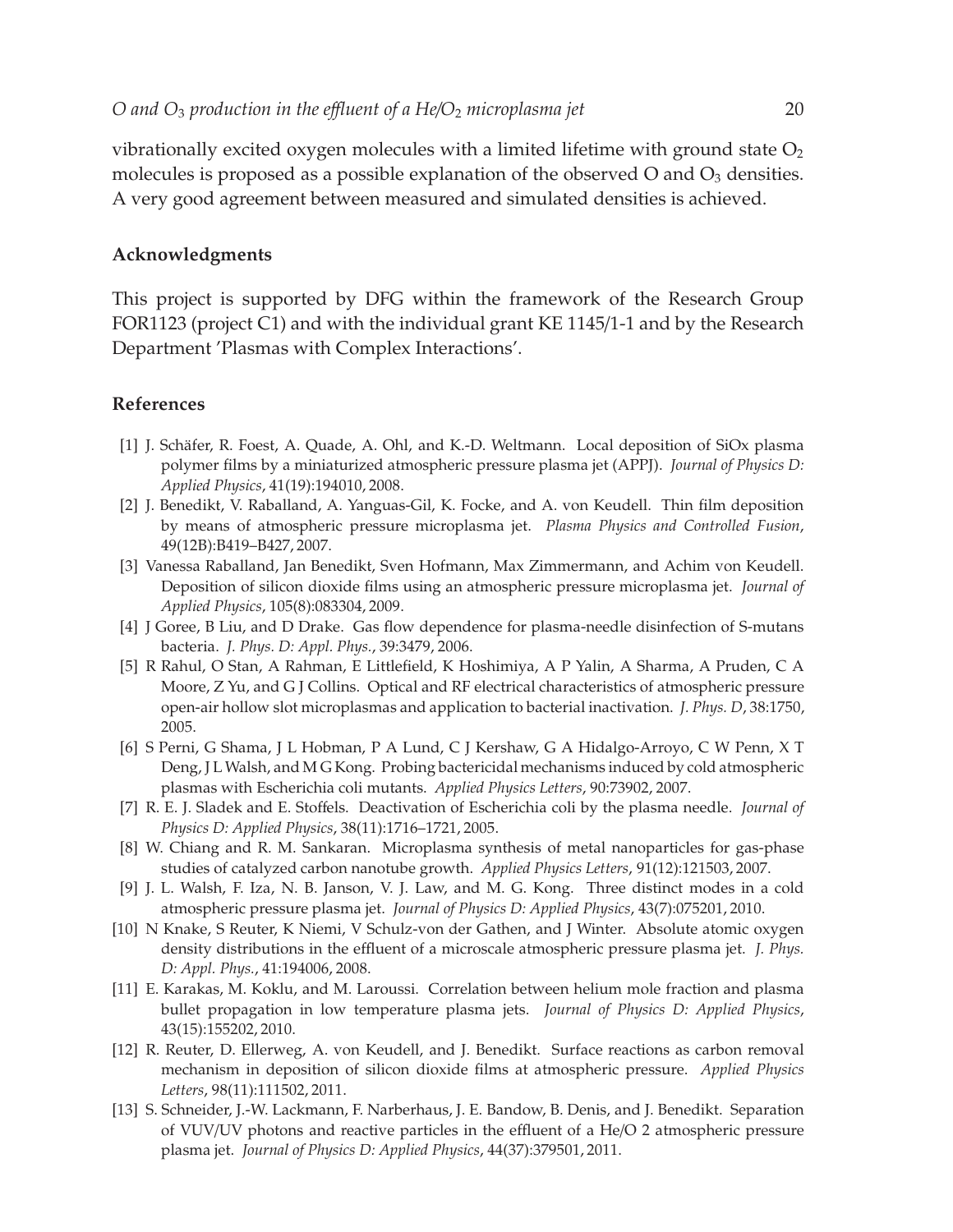- <span id="page-20-0"></span>[14] N Knake, K Niemi, S Reuter, V Schulz-von der Gathen, and J Winter. Absolute atomic oxygen density profiles in the discharge core of a microscale atmospheric pressure plasma jet. *Applied Physics Letters*, 93:131503, 2008.
- <span id="page-20-1"></span>[15] Dirk Ellerweg, Jan Benedikt, Achim von Keudell, Nikolas Knake, and Volker Schulz-von der Gathen. Characterization of the effluent of a He/O 2 microscale atmospheric pressure plasma jet by quantitative molecular beam mass spectrometry. *New Journal of Physics*, 12(1):013021, January 2010.
- <span id="page-20-3"></span><span id="page-20-2"></span>[16] J. S Sousa, G. Bauville, B. Lacour, V. Puech, M. Touzeau, and L. C. Pitchford. O2 (a1∆g) production at atmospheric pressure by microdischarge. *Applied Physics Letters*, 93(1):011502, 2008.
- [17] Jan Benedikt, Dirk Ellerweg, and Achim von Keudell. Molecular beam sampling system with very high beam-to-background ratio: the rotating skimmer concept. *The Review of scientific instruments*, 80(5):055107, May 2009.
- <span id="page-20-4"></span>[18] S. Schneider, J.-W. Lackmann, D. Ellerweg, B. Denis, F. Narberhaus, J.E. Bandow, and J. Benedikt. The role of VUV radiation in the inactivation of bacteria with an atmospheric pressure plasma jet. *submitted to Plasma Processes and Polymers*, 2011.
- <span id="page-20-6"></span><span id="page-20-5"></span>[19] G. Scoles. *Atomic and Molecular Beam Methods Vol. I*. Oxford Univ. Press, New York, 1988.
- <span id="page-20-7"></span>[20] E L Knuth. Composition distortion in MBMS sampling. *Combustion and Flame*, 103:171, 1995.
- [21] J Y Jeong, J Park, I Henins, S E Babayan, V J Tu, G S Selwyn, G Ding, and R F Hicks. Reaction chemistry in the Afterglow of an oxygen-helium atmospheric-pressure plasma. *J. Phys. Chem. A*, 104:8027–8032, 2000.
- <span id="page-20-8"></span>[22] S. Reuter, K. Niemi, V. Schulz-von der Gathen, and H. F. Döbele. Generation of atomic oxygen in the effluent of an atmospheric pressure plasma jet. *Plasma Sources Science and Technology*, 18(1):015006, 2008.
- <span id="page-20-10"></span><span id="page-20-9"></span>[23] R. S. Brokaw. Viscosity of gas mixtures. Technical report, NASA, Washington D.C., 1968.
- [24] T. Pavlin. *Hyperpolarized Gas Polarimetry and Imaging at Low Magnetic Field*. PhD thesis, California Institute of Technology, 2003.
- <span id="page-20-12"></span><span id="page-20-11"></span>[25] B. E. Poling and J. M. Prausnitz. *The Properties of Gases and Liquids*. Mc-Graw Hill, 5 edition, 2001.
- [26] J.Waskoenig, K. Niemi, N. Knake, L. M. Graham, S. Reuter, V. Schulz-von der Gathen, and T. Gans. Atomic oxygen formation in a radio-frequency driven micro-atmospheric pressure plasma jet. *Plasma Sources Science and Technology*, 19(4):045018, 2010.
- <span id="page-20-13"></span>[27] W. J. Massman. A Review of the Molecular Diffusivities of H2O , CO2 , CH4 , CO, O3 , SO2 , NH3 , N2O , NO , AND NO2 in Air , O2 and N2 near STP. *Atmospheric Environment*, 32(6):1111–112, 1998.
- <span id="page-20-16"></span>[28] P. J. Chantry. A simple formula for diffusion calculations involving wall reflection and low density. *Journal of Applied Physics*, 62(4):1141, 1987.
- <span id="page-20-17"></span>[29] Stuart M Newman, Andrew J Orr-Ewing, David A Newnham, and John Ballard. Temperature and Pressure Dependence of Line Widths and Integrated Absorption Intensities for the O 2 a 1 ∆ g - X 3 Σ g - (0,0) Transition. *The Journal of Physical Chemistry A*, 104(42):9467–9480, October 2000.
- <span id="page-20-18"></span>[30] J Waskoenig, K Niemi, N Knake, L M Graham, S Reuter, V Schulz-von der Gathen, and T Gans. No Title. *Plasma Sources Sci. Technol.*, 19:45018, 2010.
- <span id="page-20-14"></span>[31] D. S. Stafford and M. J. Kushner. O2 (1 delta) production in HeO2 mixtures in flowing low pressure plasmas. *Journal of Applied Physics*, 96(5):2451, 2004.
- <span id="page-20-15"></span>[32] James Y. Jeong, Jaeyoung Park, Ivars Henins, Steve E. Babayan, Vincent J. Tu, Gary S. Selwyn, Guowen Ding, and Robert F. Hicks. Reaction Chemistry in the Afterglow of an Oxygen-Helium, Atmospheric-Pressure Plasma. *The Journal of Physical Chemistry A*, 104(34):8027–8032, August 2000.
- <span id="page-20-19"></span>[33] H. Bahre. *Spatially resolved spectroscopic investigation of ozone formation in a miniaturised atmospheric* pressure plasma jet. Diploma thesis, Ruhr-Universität Bochum, 2010.
- <span id="page-20-20"></span>[34] S. Reuter. *Formation mechanism of atomic oxygen in an atmospheric pressure plasma jet characterised by* spectroscopic methods. Phd thesis, Universität Duisburg-Essen, 2008.